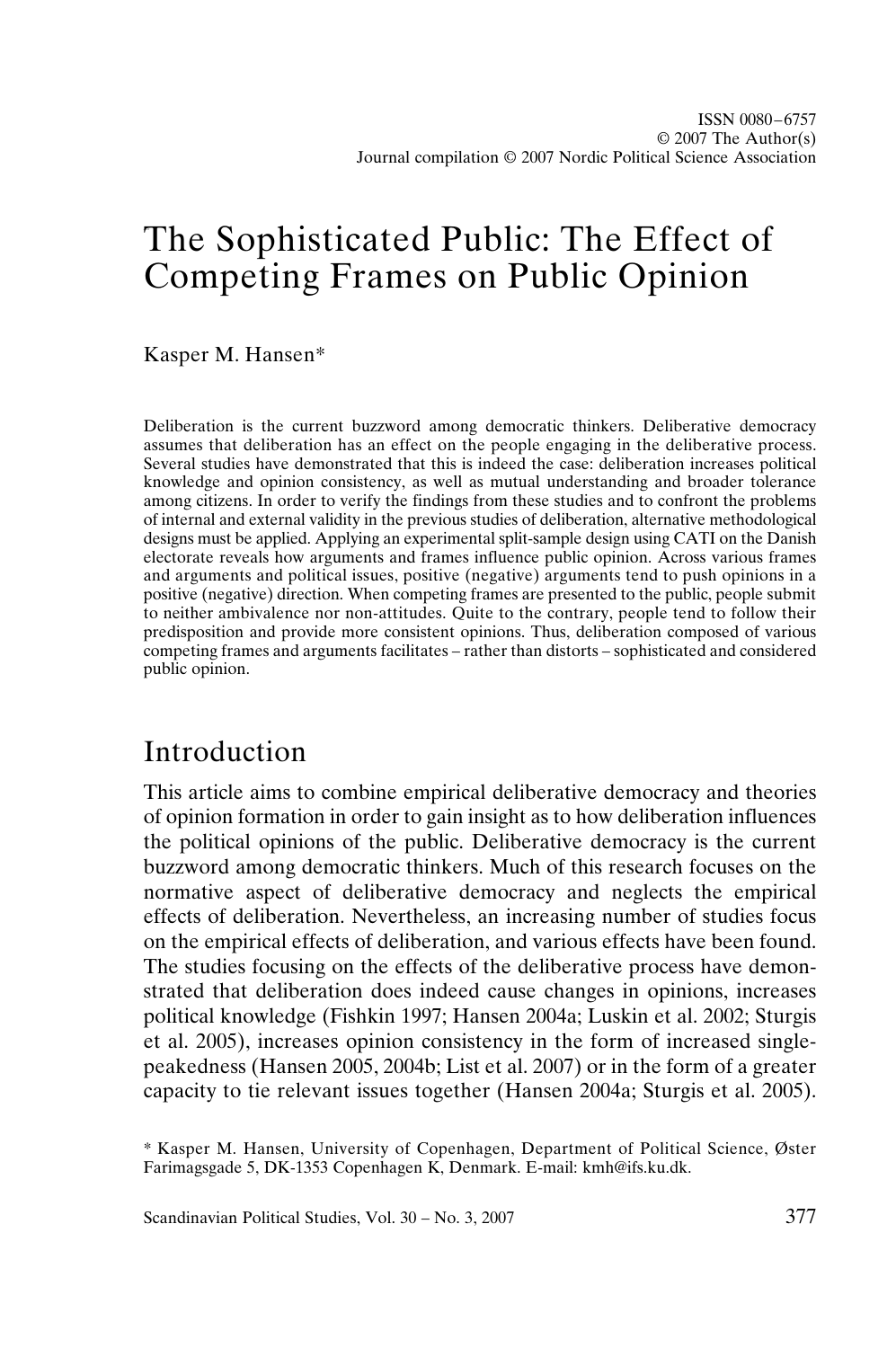Other effects include increased mutual understanding and broader tolerance among participants (Fung 2003; Hansen 2004a; Hansen & Andersen 2004), as well as institutional and policy effects (Barabas 2004; Ryfe 2005).

One major problem with the effects found is that many of the studies are strongly challenged by a lack of internal and external validity. On the one hand, the studies have problems pinpointing and isolating the exact cause and effect variables as people often tend not only to become engaged in deliberation, but also in newspaper-reading, watching the news on television more carefully and simply preparing themselves for the deliberative event in various ways. On the other hand, there is the problem of having a representative sample of the public present and active during deliberation. Much self-selection occurs during the recruitment for deliberative events as well as during the actual deliberation (Andersen & Hansen 2007; Hansen 2004a).

In order to verify the findings from these studies and confront the problems of internal and external validity in the previous studies of deliberation, a full experimental design is applied. The experimental design builds on much of the research conducted within political psychology, social-psychology and survey methodology, as well as the more recent research hybrid of political communication. In these traditions, the effects of various frames, the wording and order of the questions and so on have been applied to survey questions: effects that have been recognized and established for some time (Druckman 2001; Hyman & Sheatsley 1950; Kahneman & Tversky 1984; Olsen 1998; Schuman & Presser 1996). One of the most oft-cited framing studies is that of Kahneman and Tversky (1984). This study shows that simply by framing a question in terms of the 'survival rate' instead of the 'death rate' allows the same project to gain much in support and shift the balance of opinion. Others have shown how framing a government program in terms of 95 percent employment is greatly preferred as opposed to 5 percent unemployment (Druckman 2001, 2004).

Nevertheless, deliberative theorists tend to have neglected this line of research, even though it provides much support to the notion that arguments and information do indeed affect people's opinions. By combining advancement in the research in deliberative democracy with advancement in these framing studies, we are able to provide new evidence on the effects of deliberation. In other words, there is much to gain in combining empirical framing studies with the empirical studies in deliberative democracy.

Not counting the introduction, this article is divided into five sections: the first section discusses the existing research and some theoretical considerations linking opinion research to deliberation. The second section discusses the experimental design. In the third and fourth sections, the various frames across issues are analyzed, and the final section provides a brief conclusion.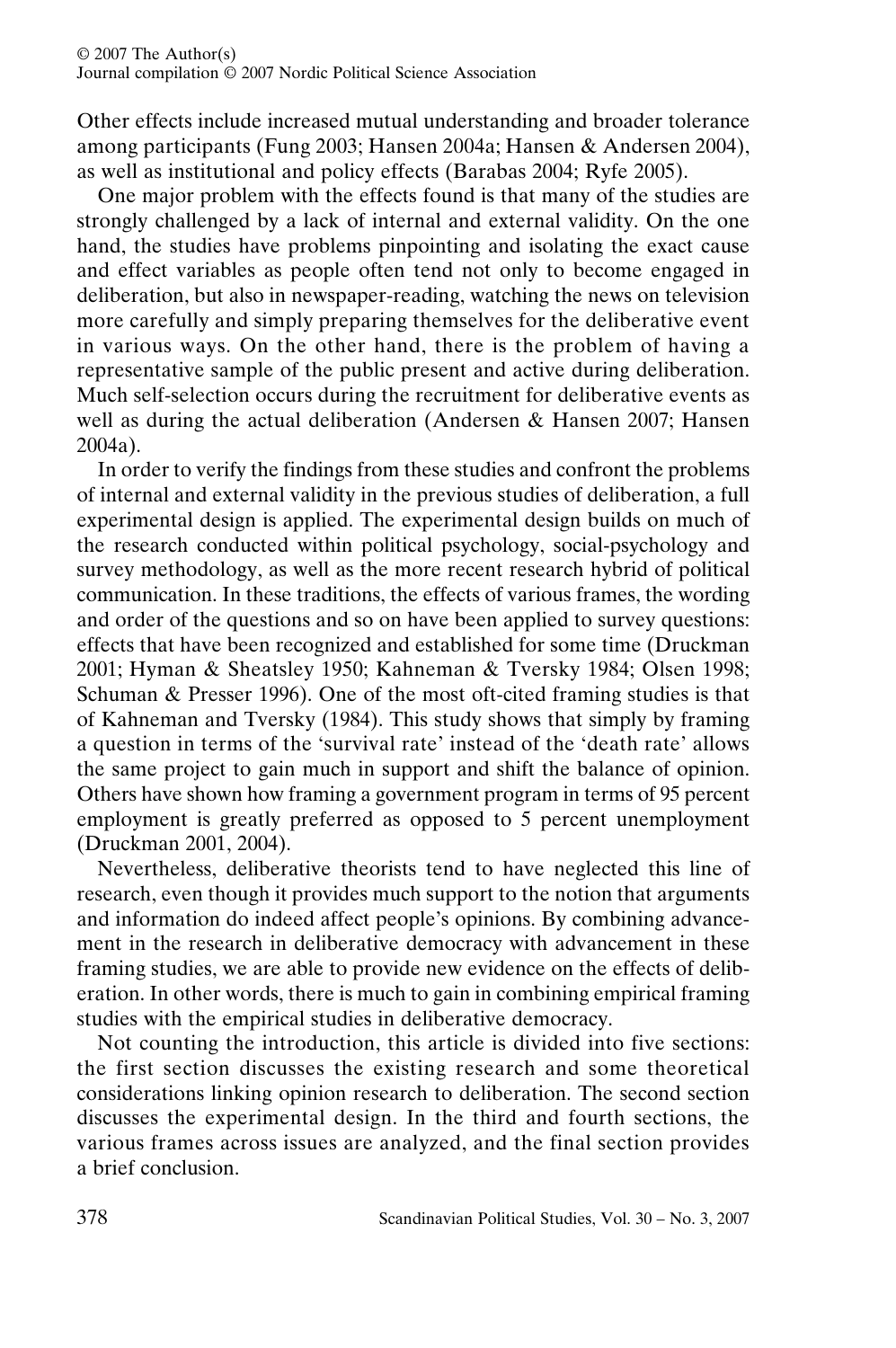## A Deliberative Frame

Deliberation in relation to the concept of deliberative democracy can be defined as *an unconstrained exchange of arguments that involves practical reasoning and potentially leads to a transformation of preferences* (Hansen 2004a, 98). Deliberation involves persuasion and a process in which participants present arguments for various opinions. The deliberators attempt to present their arguments as strongly as possible and – deliberately or not – leave out other elements of the issues at stake. These elements might be emphasized by other deliberators in their attempts at convincing other participants. The general idea behind framing is that a messenger is capable of promoting certain opinions over others by selecting and increasing the saliency of some of the aspects of a perceived reality (Entman 1993). In this manner, the framing theory focuses on the aspect of the deliberative process in which arguments are competing among the various opinions. In other words, framing theory provides relevant knowledge regarding one specific element of deliberative democracy – the effects of arguments – and not on all of the many other potentials inherent in deliberative democracy (see Hansen 2004a for a general review of the various potentials of deliberation). In order to indicate this narrow focus of deliberation, the terms 'argument' or 'frame' will be applied in the analyses, not 'deliberation'.

Deliberative democracy theory and framing theory are based on the assumption that opinions are given endogenously to the political process (i.e. opinions are created, altered and transformed during the political process). If the assumption does not hold, increasing the deliberation in political processes would be irrelevant or at best only desirable for the more efficacious effect of deliberation such as increased knowledge, confidence, mutual respect and tolerance. The general notion of endogenous opinions and opinion changing over time represents a central assumption in deliberative democracy. Nevertheless, this assumption has been quite controversial in the American public opinion tradition. The fact that opinions are unstable and subject to change has led much of the American public opinion tradition to present a pessimistic picture of public opinion. The most influential political scientist in public opinion research, Philip E. Converse (1964, 1970), concludes as regards empirical findings that public opinion is '*extremely labile for individuals over time*' (Converse 1964, 241; emphasis added) and that '*large portions of an electorate do not have meaningful beliefs, even on issues that have formed the basis for intense political controversy among elites for substantial periods of time*' (Converse 1964, 245; emphasis added). Thus, large segments of the public have no real political opinion and their response is only non-attitudes – that is, opinions that are not embedded in the mind of the respondent and therefore merely represent random responses to the questions posed by the interviewer. Empirically, the concept of 'non-attitude'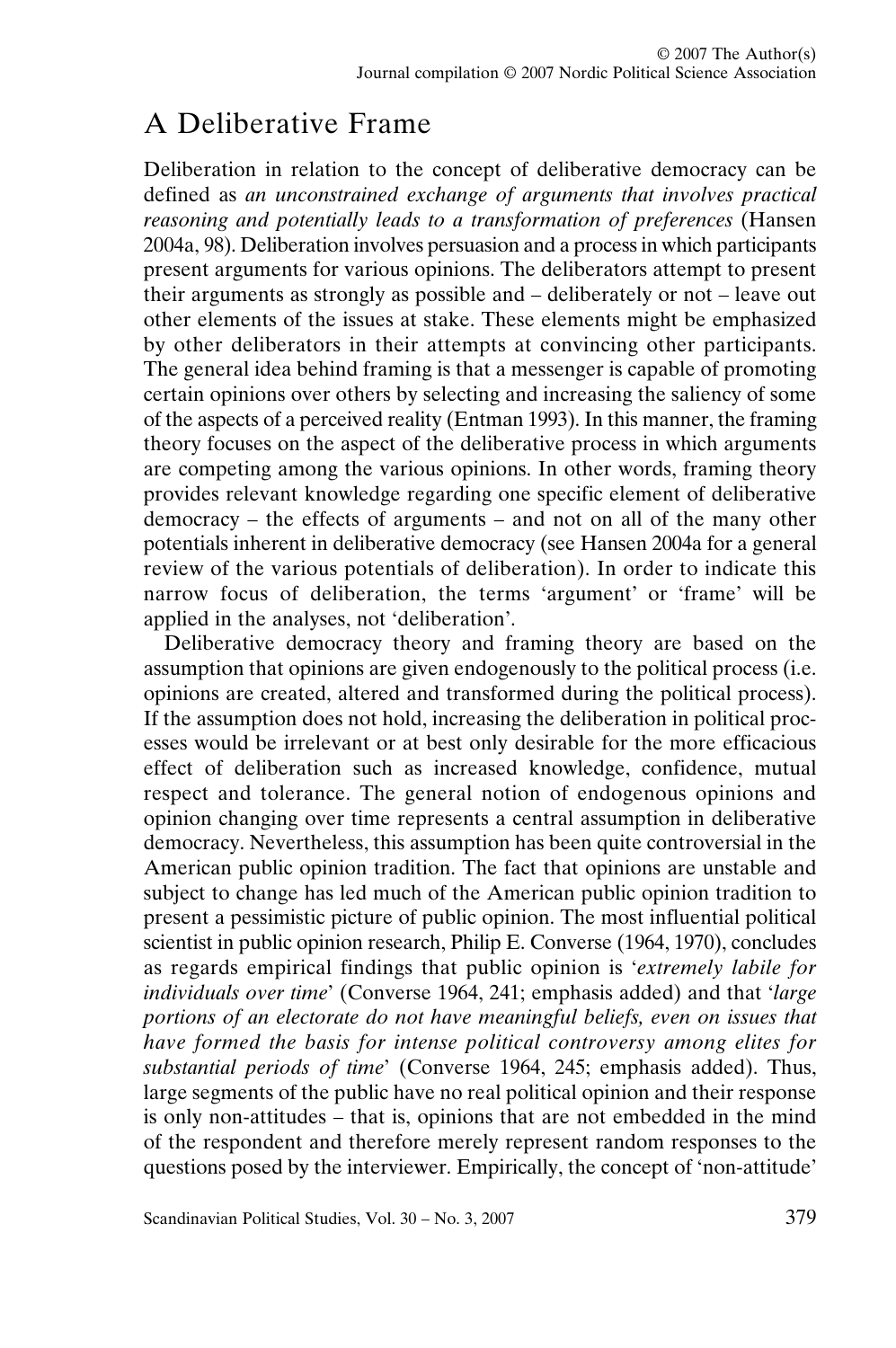suggests that the shifts in public opinion over time will largely fit a random pattern (Converse 1964, 1970; Hill & Kriesi 2001).

Large parts of the public only possessing non-attitudes would have numerous democratic consequences. On the one hand, if you accept Converse's conclusion, how can decision makers be responsive toward the public's wishes and why should elections (or public opinion polls) be conducted at all if the people's choices are arbitrary?<sup>1</sup> However, instead of simply criticizing the public for their dynamic opinions, much contemporary research focuses instead on why people change their opinions and which variables cause opinion change, both in terms of individual characteristics as well as macro-variables such as media and elites. The current debate tends to be more positive and less pessimistic in its approach to the quality of public opinion.

John Zaller (1992) suggests that opinion instability is not due to citizens *not* having any opinions; rather, it owes to the circumstance that they have too many opinions and that their opinions are multidimensional and, as such, a more complex phenomenon. Accordingly, one consideration may lead to several different answers that do not indicate instability, but rather that the opinions are complex. Citizens experience opinion-ambivalence rather than non-attitudes, and the individual's answers reflect what happens to be most salient at the time of the interview. What happens to be salient at a given point in time depends on the general level of the elites' discourses, media coverage and the individual's level of political awareness, issue saliency, exposure and access to information, political knowledge, political interest and the individual's predisposition (Zaller 1992, 1994).

'Predisposition' is defined as fundamental beliefs, ideology or core values like socialism, liberalism or conservatism. A predisposition works as a filter for the various arguments communicated to the individual. If an argument is supportive toward the predisposition, it will be part of the opinion formation; otherwise the predisposition will not allow the argument to be taken into consideration during the opinion formation (Zaller 1992, 22). As Zaller (1992, 26) concludes, people tend consistently to follow their predisposition when expressing their opinions. Alvarez and Brehm (2002), on the other hand, argue that there is a profusion of predispositions on the individual as well as the macro levels. Each individual often has many predispositions, some of which reinforce one another, while others are in conflict and fighting for dominance.

Predispositions remain highly relevant in order to understand public opinion, but they provide multiple fix points; not just one, as Zaller suggests. Furthermore, if elites do not speak about predisposition and do not present the political issues according to predisposition, it is unlikely that predisposition will be the only basis upon which citizens establish their opinions. The research on predispositions highlights the relationship between predisposition, political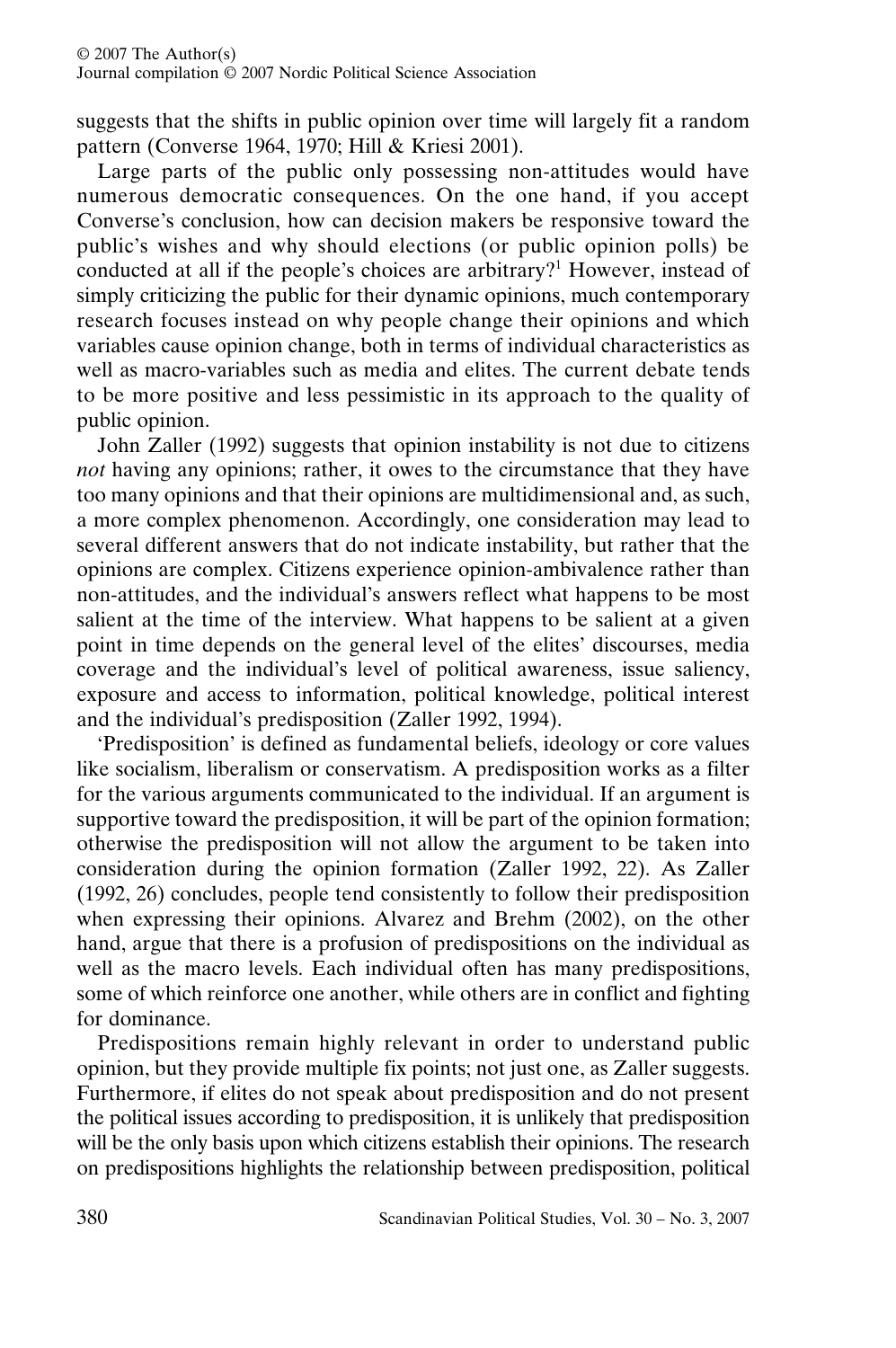awareness and opinion. This line of reasoning will be used in discussions of the hypotheses in the empirical sections below.

### Method: An Experimental Split-sample Design

Some might oppose the entire notion of an experimental approach to measuring the effect of deliberation through opinion surveys. As defined in the above, deliberation involves an unconstrained exchange of arguments, which appears to be quite difficult to simulate in an experimental context. This is a critical aspect; however, from an experimental approach, the response to such critique would be that an experiment isolates and focuses on certain aspects of deliberation and certain relationships between variables within deliberation. In this case, the focus is on the isolated effects of arguments concerning opinion. While this is indeed only a minor aspect of any real deliberative process, it nevertheless allows focusing on a crucial aspect and assumption in deliberative democracy theory – that is, whether arguments have a bearing on opinions. Quasi-experiments regarding deliberative democracy are well known in the literature, for instance, Deliberative Polls (Fishkin 1997; Hansen 2004a) or various other public arenas for deliberation (Fung 2003). These quasi-field experiments are conducted in the context of true politics and actual problems and are thus much less artificial than other, more controlled, experimental deliberative designs conducted in the field of political psychology (e.g. Kinder & Sanders 1990; Sulkin & Simon 2001).

This experiment attempted to combine the realistic features of Deliberative Polls by using representative samples and the controlled environment of laboratory experiments with the use of split-sampling. The experiment is conducted as a split-sample design conducted via Computer Assisted Telephone Interviewing (CATI). A total of 2,000 telephone interviews have been carried out with a representative sample of Danes 18 years of age or older in a single wave during January and February 2005. The participants were sampled through simple random sampling of known telephone numbers. The response rate was  $42$  percent<sup>2</sup> and the length of the interview was set to approximately 20 minutes (Hansen 2007).3

The split-sampling design randomly divides the sample into 14 different groups that received different stimuli in the form of various arguments (e.g. one group receives an argument and another does not). A simple comparison of the two groups would provide an indicator of the effect of the argument on public opinions. The split-sampling design utilizes the latest development in CATI in which the questionnaire is a computer program. The computer program allows complete randomization across stimuli and respondents. The design has 14 splits, which gives  $3^{14}$  (about 4.7 million) different questionnaires randomly distributed among the 5,100 respondents in the sample, except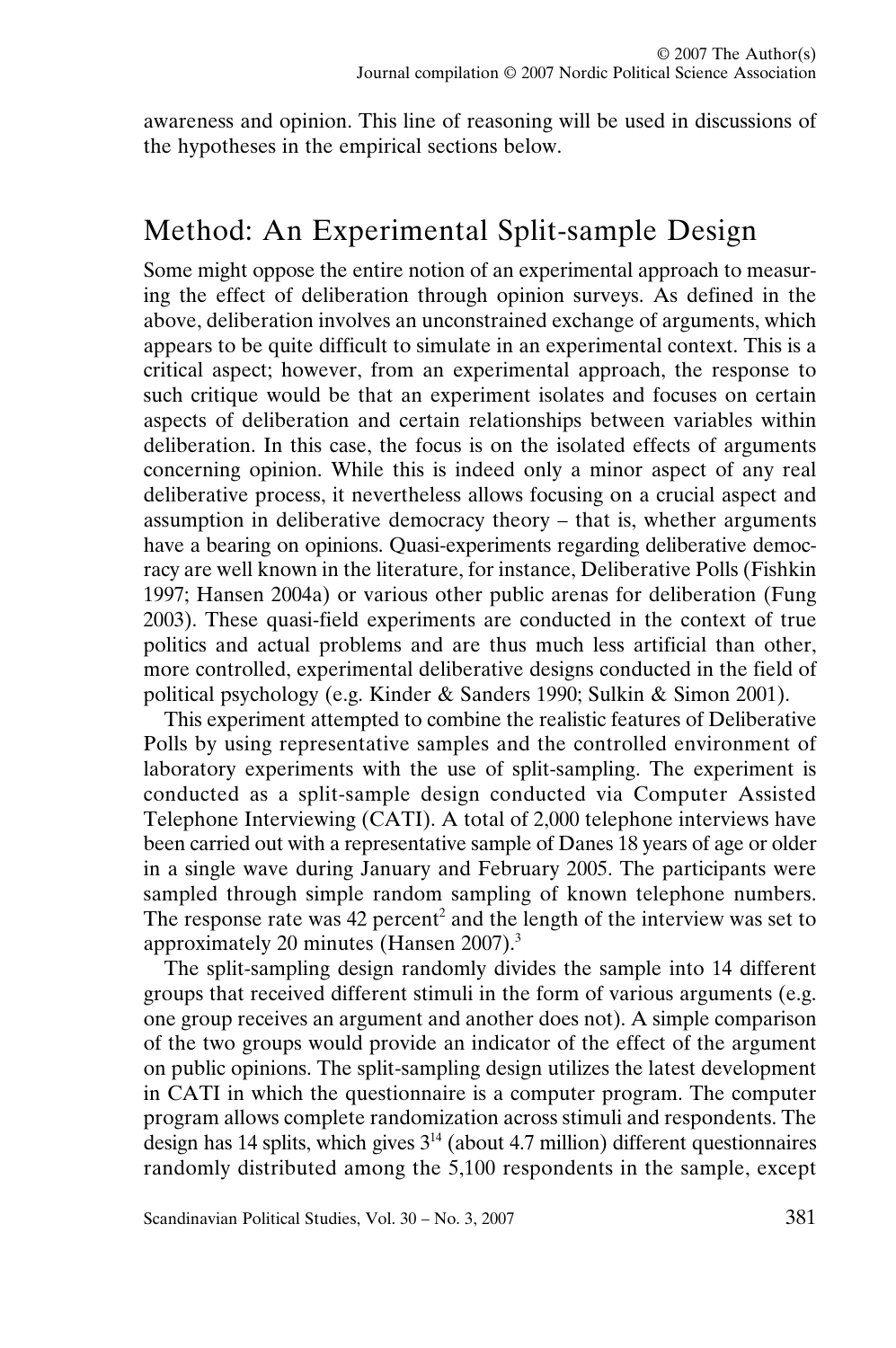|                           | Random split 1                                                                                 | Random split 2                                                                                                 | Random split 3                                                                                                                                                                              | Random split 4                |
|---------------------------|------------------------------------------------------------------------------------------------|----------------------------------------------------------------------------------------------------------------|---------------------------------------------------------------------------------------------------------------------------------------------------------------------------------------------|-------------------------------|
| Experimental<br>condition | Positive frame:<br>Denmark is among<br>the countries<br>spending the most<br>money per student | Negative frame:<br>Danish students<br>are criticized in<br>international<br>studies for poor<br>reading skills | Dual frame:<br>Danish students<br>are criticized in<br>international<br>studies for poor<br>reading skills. We<br>are also among the<br>countries spending<br>the most money<br>per student | Control frame:<br>No stimulus |
| Evaluation<br>Survey item | Do you think this is mainly a good or a bad thing?<br>money on public schools?                 |                                                                                                                | Do you think that the public spends too much money, adequately or too little                                                                                                                | No evaluation                 |

Table 1. Example from the Split-sample Experiment

*Note*: There were a total of 14 splits in the survey, each followed by several survey items.

for the control group, which is held constant throughout the framing of the stimulus.

This form of CATI has moved experimental design from non-representative sampling based on self-selection to experimentation which, on the one hand, fulfills the laboratory's strong demand to control stimuli (i.e. high internal validity). On the other hand, external validity is fulfilled by the use of representative sampling allowing generalization to the general public (Sniderman & Grob 1996). Experimentally speaking, the design follows Campbell and Stanley (1963) Design 6 – *Posttest-only control group design*. This is the design that solves the most sources on invalidity (Campbell  $\&$ Stanley 1963, 8). Furthermore, the posttest-only control group design does not have the problem of respondents being committed to an initially expressed opinion as a pretest–posttest and panel design does (Petty & Cacioppo 1996, 31). The frame/argument was exposed to the individual before (predecisional) the respondents answered the questions concerning various political issues pertaining to education, unemployment and opinions regarding the European Union (EU). Table 1 provides an example how one of the spilts was set up.

The design allows testing the effect of a frame set-up to push opinion in a positive direction, a frame set-up to push opinion in a negative direction, and the effect of both arguments. Finally, the evaluation of the frame is included in order to show whether the respondent accepts or rejects the argument and effect. The evaluation is somewhat similar to Zaller and Feldman's (1992) 'Stop-and-think considerations', which they included in their experiments. The underlying hypotheses of the design are fully discussed in the following sections and analyses. The surveys were divided into four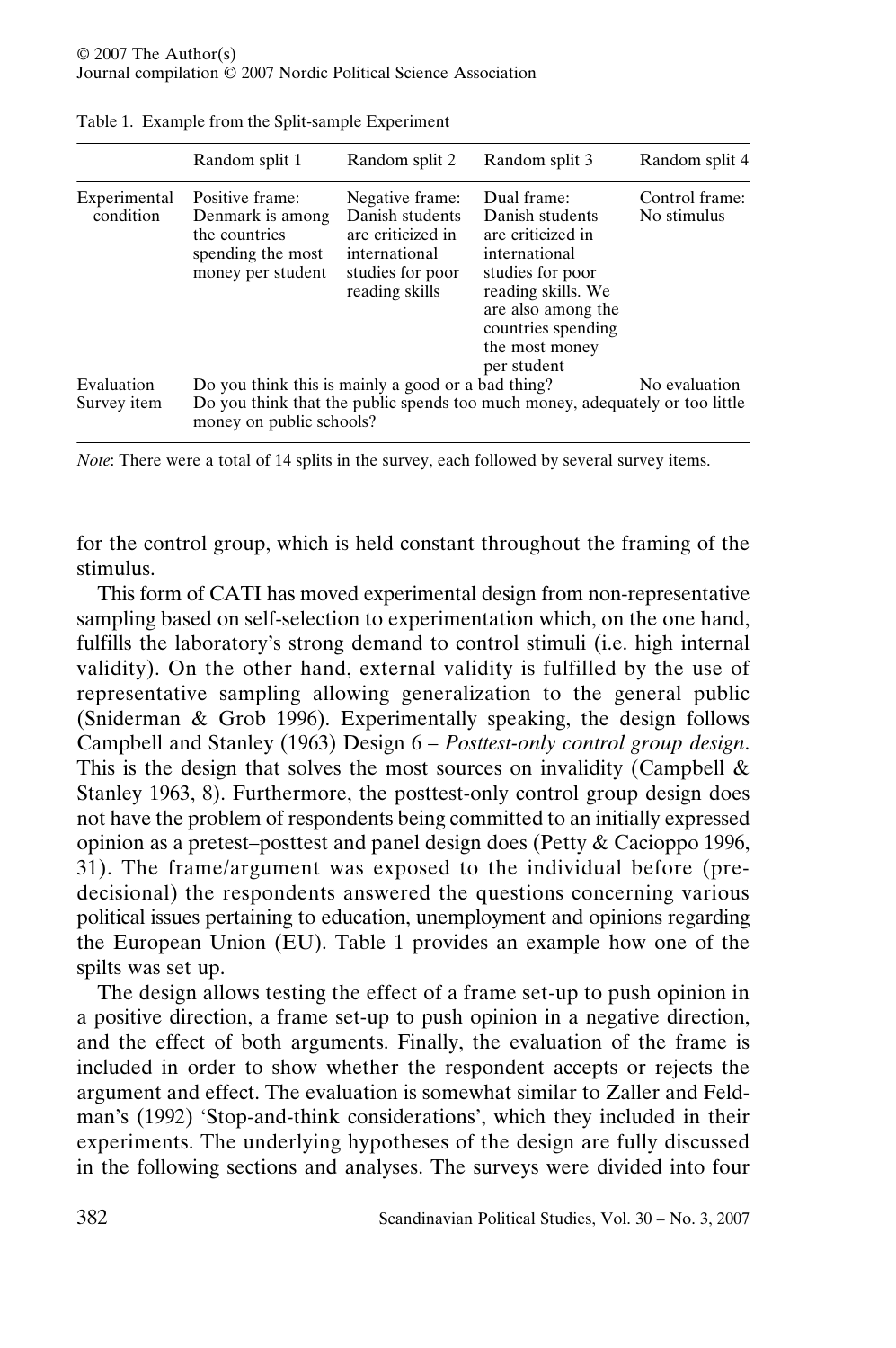sections: the first section measures political knowledge, media attention, issue saliency and political efficacy. The second section is the split-section in which the various negative, positive and dual arguments are divided randomly across various political issues. The use of the dual argument split is greatly inspired by the study carried out by Sniderman & Theriault (2004), but whereas their design lacks a control group, this design used the posttestonly control group design (see also Jackman & Sniderman 2006; Brewer & Gross 2005). The third section includes a discrete choice experiment (see Hansen & Bech 2007), and the fourth and final sections measure the traditional socio-demographics.

### Classic Framing Effects

Arguments and information bring attention to certain predispositions and solicit positive or negative considerations regarding the issue at stake (Sniderman & Theriault 2004). It would be expected that providing a positive argument for an issue tends to push opinion in a positive direction as compared to no argument being provided. On the other hand, providing a negative argument tends to move the opinion in a negative direction. This hypothesis follows Kahneman & Tversky's (1984) classic framing study.

*H1*: Positive/negative argument pushes opinion in a positive/negative direction.

Table 2 illustrates opinion indexes varying from –100 to +100 across various political issues and various frames. Initially, the discussion focuses on the positive and negative frame in Table 2. I will return to the effect of dual frame in *H2*.

Positive frames/arguments are set out to push opinion in a positive direction, whereas negative frames/arguments are set out to push opinion in a negative direction. If *H1* holds, it would be expected that the index score applying the positive argument is higher than the index score applying the negative argument. This is the case for all of the opinion items in Table 2 examining the absolute index scores; nine of these differences are statistically significant. The first conclusion to be drawn is that arguments *do* matter in the opinionformation process. This is also evidence supporting the premise of endogenously given opinions in deliberative democracy. That which deliberative democratic theory has taken for granted is supported in the findings in Table 2.

Another relevant analysis is to compare the 'control frame' with each of the negative and positive frames. The control frame group represents a control group in which the opinion is not treated by any specific stimulus. Such a comparison allows isolating the independent effect of the positive as well as the negative frame – a comparison that is often lacking in framing studies (e.g. Kahneman & Tversky 1984; Kinder & Sanders 1990; Slothuus 2007) and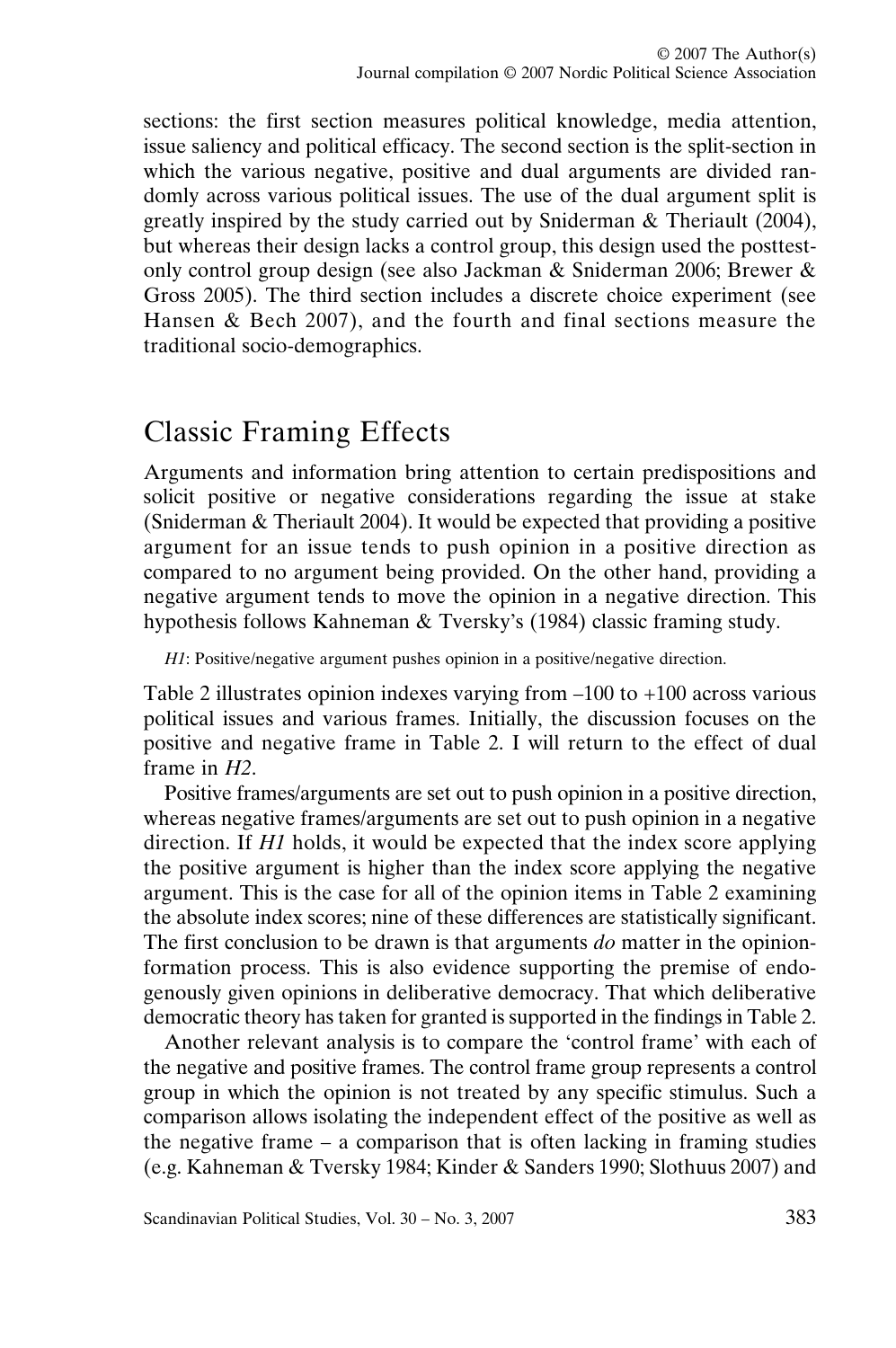| ֖֖֖֖֖֧ׅׅ֖֚֚֚֚֚֚֚֚֚֚֚֚֚֚֡֝֝֬֝֬֝֬֝֬֝֬֝֬֝֬֝֬֝֬֝֬֝֬֝֬֝֬֝֬֝֬֝ | Journal compilation ◎ 2007 Nordic Political Science Association<br>$@$ 2007 The Author(s) |  |
|----------------------------------------------------------|-------------------------------------------------------------------------------------------|--|
|                                                          |                                                                                           |  |
|                                                          |                                                                                           |  |
|                                                          |                                                                                           |  |
|                                                          |                                                                                           |  |
|                                                          |                                                                                           |  |

| Table 2. Framing Effects of Various Political Issues (Opinion Index: -100 to 100) |
|-----------------------------------------------------------------------------------|
|-----------------------------------------------------------------------------------|

|                                                                                                                                                                                                                                             | Positive<br>frame  | Negative<br>frame | Dual<br>frame  | Control<br>frame |
|---------------------------------------------------------------------------------------------------------------------------------------------------------------------------------------------------------------------------------------------|--------------------|-------------------|----------------|------------------|
| Education<br>Do you think that the public spends too much money $(100)$ , adequately $(0)$ or too<br>little money $(-100)$ on public schools? <sup>1</sup>                                                                                  | $-45***$           | $-62$             | $-54**$        | $-64$            |
| To what extent do you agree that we ought to increase competition between the<br>students in the public schools? <sup>2</sup>                                                                                                               | $-21$              | $-27$             | $-22$          | $-28$            |
| Welfare check<br>Do you think that the public spends too much money $(100)$ , adequately $(0)$ or<br>too little money $(-100)$ on public transfer income? <sup>3</sup>                                                                      | $21***^a$          | 3                 | $\overline{4}$ | 6                |
| Unemployment<br>To what extent do you agree that a good way to increase employment would be<br>to lower unemployment benefits? $4$                                                                                                          | $-19$ <sup>a</sup> | $-35$             | $-17$          | $-27$            |
| To what extent do you agree that a good way to increase employment would be<br>to lower taxes on work? <sup>4</sup>                                                                                                                         | 49 <sup>a</sup>    | $37**$            | 47             | 48               |
| If you have to choose between the three ways of increasing employment –<br>lowering unemployment benefits (coded 100), lowering taxes on work (0) or<br>increasing inservice training $(-100)$ – which would you prefer? <sup>4</sup>       | $-39b$             | $-47$             | $-44$          | $-43$            |
| To what extent do you agree that a good way to increase employment would be<br>to increase inservice training? <sup>5</sup>                                                                                                                 | 70                 | 66                | 68             | 67               |
| Ideology<br>In politics you often hear about left and right. Where would you place yourself<br>on a scale where 0 is the furthest to the left and 10 the furthest to the right<br>$(11$ -point scale; coded $-100$ to $100$ )? <sup>6</sup> | $18***$            | $3**$             | 11             | 10               |
| Choice between personal liberty $(100)$ or equality between citizens $(-100)$ ,<br>(either/nor: $0$ ) <sup>7</sup>                                                                                                                          | 33                 | 28                | 32             | 26               |
| Limited government<br>To what extent do you agree that society must seek to equalize large differences<br>in income distribution within the population? <sup>8</sup>                                                                        | 30 <sup>b</sup>    | 23                | $36**$         | 24               |
| To what extent do you agree that society must seek to meet everyone's basic<br>saada faa faad, harrina, slatkina, adreestian and haalthaana 98 -                                                                                            | 80                 | 76                | 79             | 81               |

needs for food, housing, clothing, education and healthcare?<sup>8</sup>

384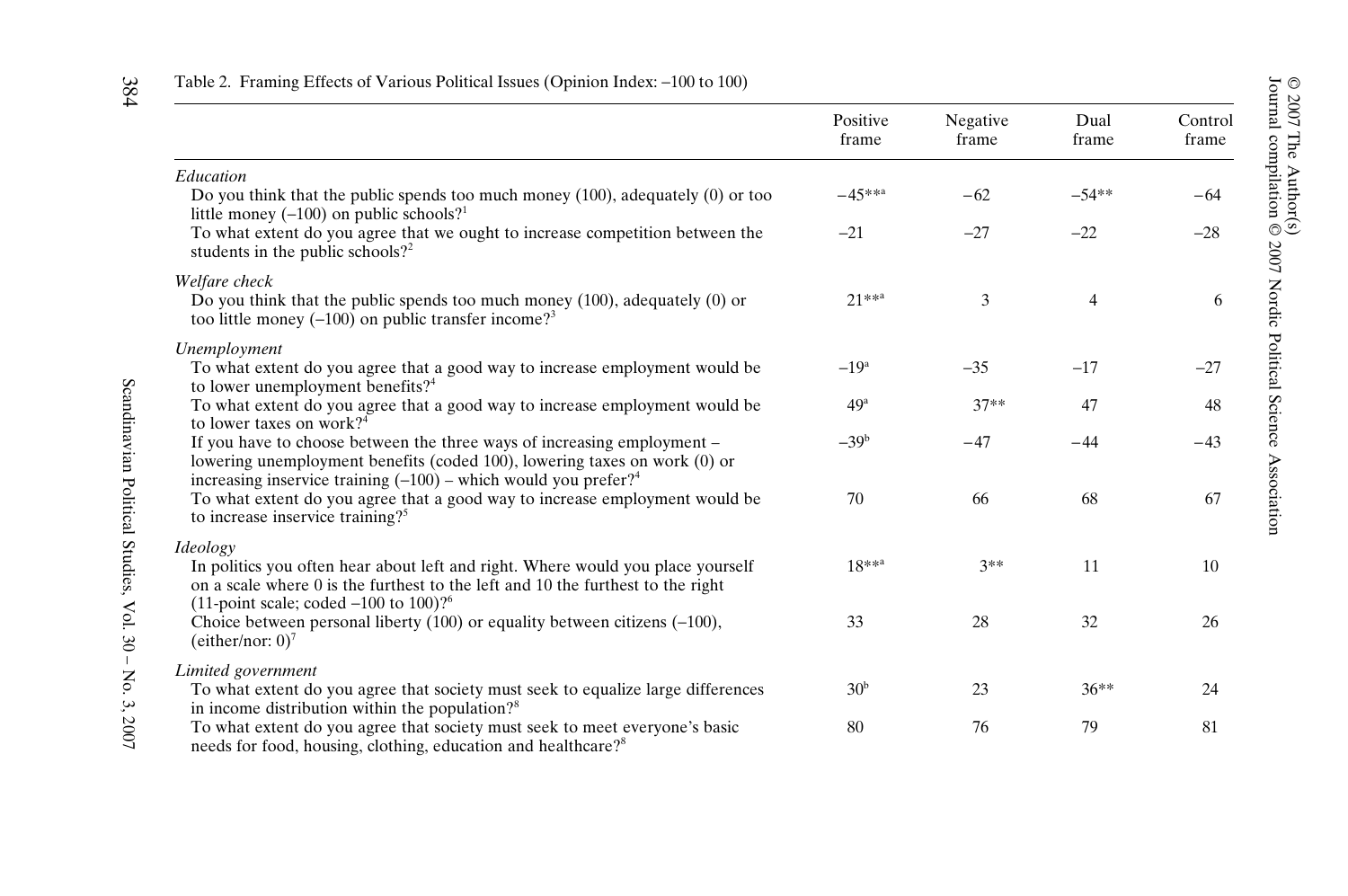Table 2. *Continued*

|                                                                                                                     | Positive<br>frame           | Negative<br>frame | Dual<br>frame     | Control<br>frame |
|---------------------------------------------------------------------------------------------------------------------|-----------------------------|-------------------|-------------------|------------------|
| ΕU<br>What would you vote for if there was a referendum on the European<br>Constitution held tomorrow? <sup>9</sup> | $42^{*a}$                   |                   | 26                | 32               |
| What would you vote for if there was a referendum on the euro held tomorrow? <sup>10</sup>                          | $25^{\rm b}$<br>$480 - 515$ | $486 - 509$       | 15<br>$486 - 524$ | 23<br>495        |

*Notes*: The values represent the mean index varying from −100 to 100. \*\*The difference between the frame and the control frame is statistically significant:  $p < 0.01$ , \*p < 0.05 (two-tailed). Positive frame set to push toward higher index value. Negative frame set to push toward lower index value. Expenditures items have a 3-point scale. Agreeing items have a 5-point scale. The few 'don't know' answers (1–2%) are coded as the middle point. In the dual frame, both the positive and negative frames are read out. "Significant difference between positive and negative frames:  $p < 0.01$ (two-tailed). Significant difference between positive and negative frames:  $p < 0.1$  (two-tailed). Positive frame (86%): Denmark is among the countries spending the most money per student. Negative Frame (90%): Danish students are criticized in international studies for poor reading skills. 2Positive frame (52%): competition between students in public schools stimulates the students to work hard and develop new ideas. Negative Frame (31%): competition between students in public schools brings out the worst in the students and does not create complete people. <sup>3</sup>Positive frame (58%): one of the largest public expenditures is public transfer income. Negative frame (88%): public transfer income creates a security net for the individual citizen. <sup>4</sup>Positive frame (58%): if unemployed persons do not take the work offered to them, they ought to lose their unemployment benefits. Negative frame (63%): unemployment is seldom self-induced. <sup>5</sup>Reversed frame of Note 4. <sup>6</sup>Positive frame: Left in politics is, among other things, related to the public attempting to ensure that everybody is taken care of. Negative frame: Right in politics is, among other things, related to the individual person having greater responsibly for himself. 7Positive frame: personal liberty ensures that everyone can develop without obstacles. Negative frame: equality between citizens ensures everyone the opportunity to get ahead in the world and ensures fewer social cleavages. 8Positive frame (67%): income redistribution helps secure that the difference between the rightist and the poorest is equalized. Negative frame (38%): Denmark is one of the countries with the greatest taxation burden. 9Positive frame (76%): the European Constitution is necessary because of the increased number of Member States. Negative frame (52%): the European Constitution is a step toward the *United States of Europe*. 'Yes' (100), 'Don't know' (0), 'No' (−100). 10Positive frame (50%): if Denmark introduces the euro, we don't need to exchange money when traveling abroad. Negative frame (74%): if Denmark introduces the euro, Denmark will lose an important national symbol. 'Yes' (100), 'Don't know' (0), 'No' (−100). The percentages following the frame indicate how many of the respondents evaluated the argument presented to them in the intended positive or negative direction. Notes 6 and 7 were not evaluated.

© 2007 The Author(s)

Journal compilation © 2007 Nordic Political Science Association

 $\text{Q 2007} \begin{tabular}{l} \textbf{2000} & \textbf{Q 2007} \\ \textbf{2007} & \textbf{Q 2007} \\ \textbf{3007} & \textbf{1000} \\ \textbf{400} & \textbf{1000} \\ \textbf{5000} & \textbf{2000} \\ \textbf{6000} & \textbf{2000} \\ \textbf{7000} & \textbf{1000} \\ \textbf{8000} & \textbf{1000} \\ \textbf{9000} & \textbf{1000} \\ \textbf{1000} & \textbf{1000}$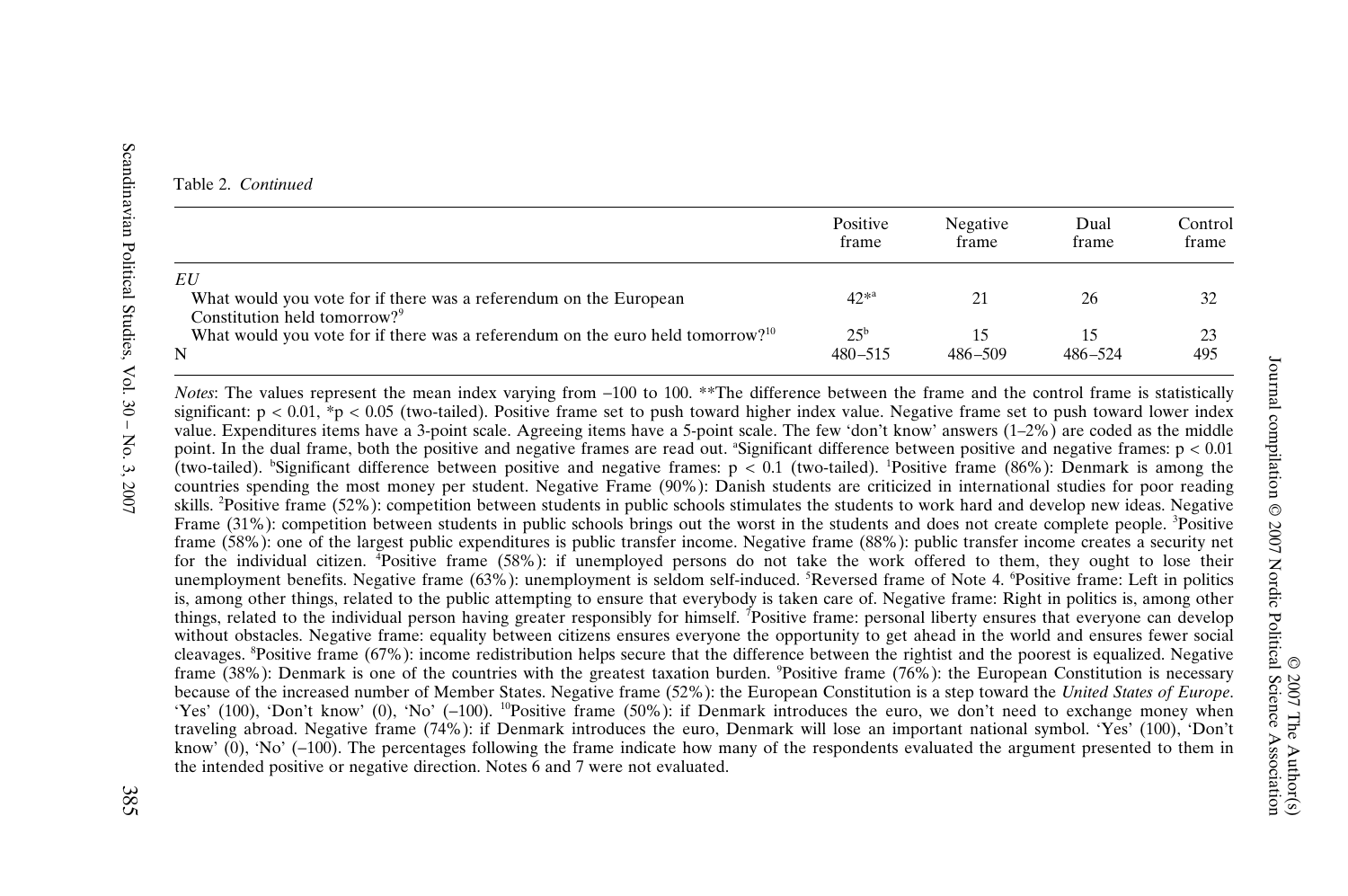thus only enables the investigation of the joint effects of the positive and negative frames. Actually, it could be the case that when studies lack a control group, a single frame (e.g. the positive frame) accounts for the entire effect and the negative has no effect.

Comparing the positive frame and the control frame in Table 2 provides four significant differences – all of these in the expected positive direction. Comparing the negative frame and the control frame provides significant differences on two items, both in the expected negative direction. It leaves nine positive and eleven negative frames without significant effects when compared to the control frame (i.e. that is while the combined effect of the two opposite frames is clear, the isolated effects of positive and negative frames are less convincing). Even though there are significant effects – all in the expected direction of the single frames – the significant effects are in the minority.

In order to understand these patterns, it is important to emphasize two elements: the evaluation of the arguments put forward, and the respondent and issue saliency. The first element highlights the fact that not only do the respondents provide an opinion on the issues, they also implicitly evaluate the arguments read to them. In the arguments presented prior to the question on public spending on school, 86 to 90 percent of the respondents support the frame and thus acknowledge the argument in the indented positive or negative direction. On the second education item, only 31–52 percent supports the argument; in other words, the argument the respondents accept has the strongest effect. This indicates that public opinion simply cannot be pushed by an argument, but rather, that the arguments are being evaluated by respondents and it is only when the respondents accept the argument that it will likely cause a shift in opinion.

The second element of issue saliency shows that the more thought a respondent has given to an issue, the more unlikely it is that a frame can shift their opinion. With regard to issue saliency, the respondents initially were asked in the survey about the importance of the general issues in Table 2. Unsurprisingly, almost two-thirds of the respondents find that education and unemployment are very important, whereas less than a third find that public transfer income and ideology are very important issues for the politicians to address. About four out of ten find the EU very important. In this light, it is to be expected that less salient issues would be more influenced by the arguments provided to the respondents as they would be less engaged in the issue, give it less thought and be more likely be unaware of the argument presented to them. This line of reasoning can also find support in Table 2, where the positive frame under public transfer income shows an effect even through only 58 percent accept the frame in the intended direction. In this case, the effect can be interpreted more as an effect of low saliency than a strong effect of the argument presented to the respondents.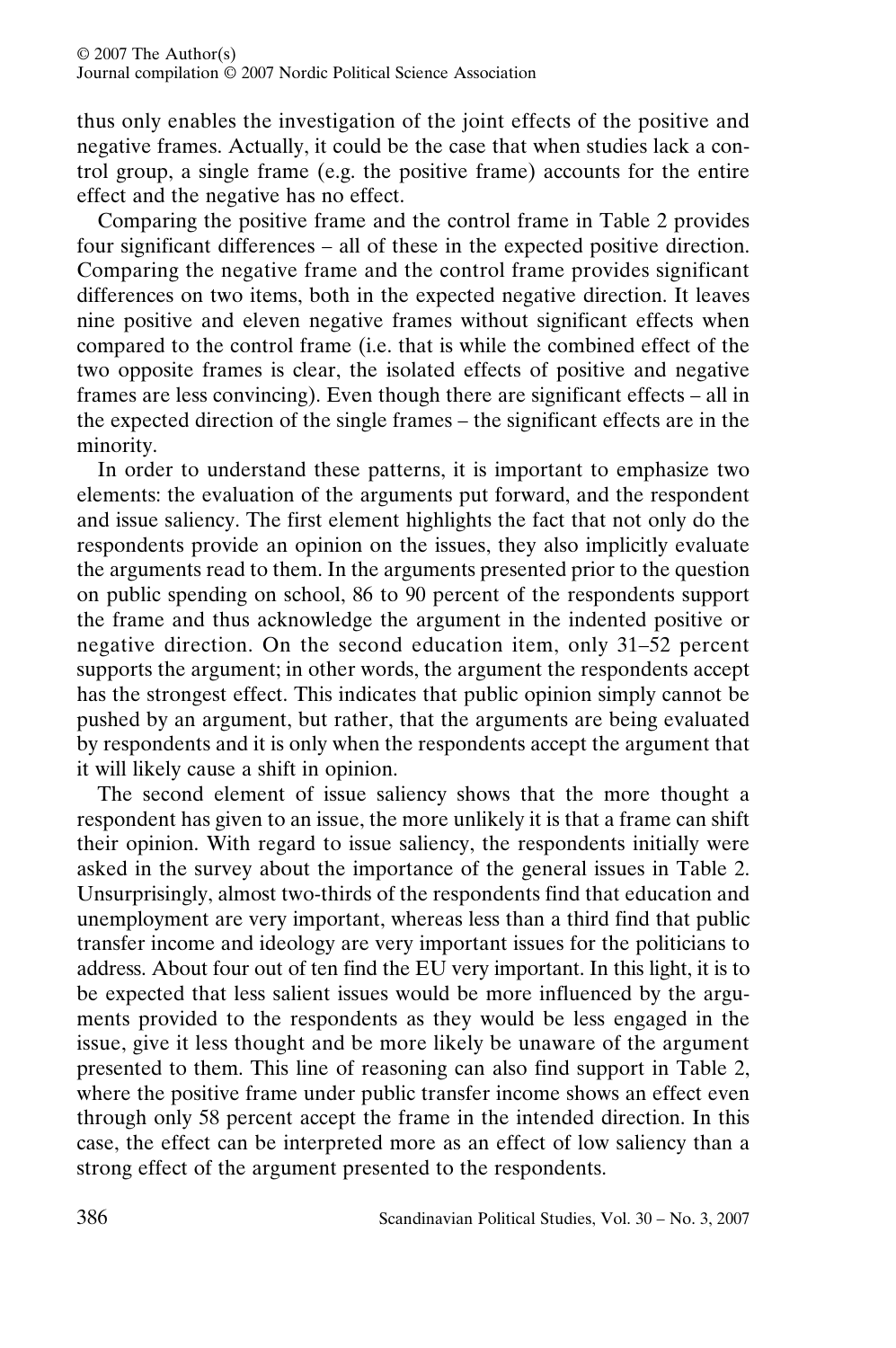Generally speaking, the significant differences are both the effect of the argument and the saliency of the issue. In order to verify the general picture and the robustness of the framing effects found in Table 2, six multivariable regressions on the items in the table are conducted. These regressions present the effects of the acceptance frames with and without control of political awareness, predisposition and demographics. These regressions are presented in Table 3. The dependent variables in Table 3 are the opinion items from Table 2 combined in different indexes. A total of six models are presented, each of them representing the effects of different frames on three different opinion indexes.

The explanatory variables in the framing part of the regression demonstrate the effects of the various frames compared to the control group. Each of the frames is combined with the evaluation of the argument presented to the respondent; for instance, the 'positive with accept' variable indicates that the respondent is treated with the positive frame and that this frame is evaluated by the respondent in a positive direction. Thus, the standardized coefficient for 'positive with accept' indicates that the accepted positive frame pushes opinion in a positive direction as compared to the control group. In all the models, the accepted positive and accepted negative frames push the opinion significantly in the expected direction. In the first model on limited government, the rejected frame is also significant. The substantial interpretation of the significant coefficient is that if respondents reject the idea that income redistribution levels the difference between rich and poor, they become significantly more positive toward the idea of limited government than the control group (i.e. the case now shows that an identical frame can push the public in the opposite direction according to their acceptance of the frame).

The models also show that these framing effects are robust as they are significant when political awareness, predisposition and demographics are held constant. On the other hand, it also shows that the effects of predispositions on opinion have substantially greater effects than any found framing effects. Even though a significant framing effect is found, predisposition is much stronger in determining public opinion (i.e. the public is more sophisticated in opinion formation than the classic Converse interpretation of a public dominated by non-attitudes). Quite the contrary, predisposition is a dominant and clear identifier in public opinion formation and acts like a filter through which arguments are evaluated before having a direct effect on opinion.

The models show that when controlling for various political awareness variables – predisposition and socio-demographics – the acceptance of *H1* from the analysis in Table 2 remains. Predispositions are usually assumed to be stable and not affected by framing effects as they are sharpened in early socialization (e.g. Zaller 1992; Inglehart 1981), but Model 2 in Table 3 shows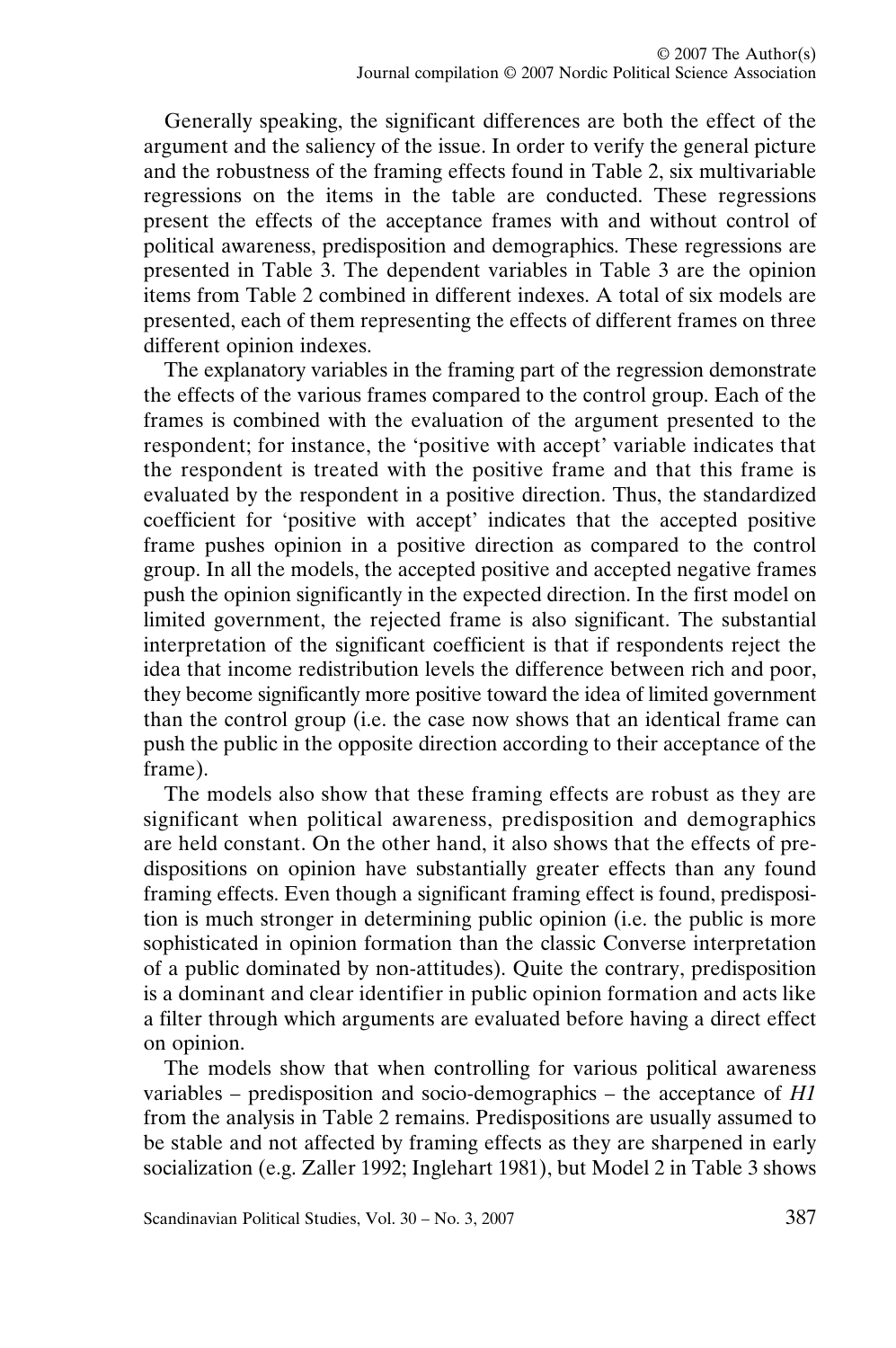|                                                 | Model 1: Limited government |              | Model 2: Left-right placement |              | Model 3: Unemployment |              |
|-------------------------------------------------|-----------------------------|--------------|-------------------------------|--------------|-----------------------|--------------|
|                                                 | Without control             | With control | Without control               | With control | Without control       | With control |
| Intercept                                       | 52.576                      | 76.290***    | $10.141***$                   | $-14.615*$   | $-22.273***$          | $-21.463**$  |
| Frame <sup>1</sup>                              |                             |              |                               |              |                       |              |
| Positive with accept                            | $0.116***$                  | $0.085***$   | $0.089**$                     | $0.101***$   | $0.089**$             | $0.072**$    |
| Positive without accept                         | $-0.141***$                 | $-0.126***$  |                               |              | $-0.051*$             | $-0.025$     |
| Negative with accept                            | $-0.076**$                  | $-0.051*$    | $-0.071**$                    | $-0.064**$   | $-0.092***$           | $-0.080**$   |
| Negative without accept                         | 0.014                       | $-0.014$     |                               |              | 0.003                 | $-0.006$     |
| Dual                                            | $0.057*$                    | $0.051*$     | 0.009                         | 0.035        | 0.017                 | 0.030        |
| <b>Political Awareness</b>                      |                             |              |                               |              |                       |              |
| Greatly politically interested <sup>2</sup>     |                             | 0.027        |                               | $-0.018$     |                       | $-0.045+$    |
| Often discuss politics <sup>3</sup>             |                             | 0.006        |                               | 0.022        |                       | $-0.047*$    |
| Very strong issue saliency <sup>4</sup>         |                             | NA           |                               | $-0.018$     |                       | $-0.075***$  |
| Media awareness <sup>5</sup>                    |                             | $-0.034$     |                               | 0.031        |                       | 0.017        |
| Political knowledge <sup>6</sup>                |                             | 0.025        |                               | $-0.059**$   |                       | $-0.051*$    |
| Feel well informed on the issue <sup>7</sup>    |                             | <b>NA</b>    |                               | $0.039+$     |                       | 0.004        |
| Predispositions <sup>8</sup>                    |                             |              |                               |              |                       |              |
| Liberal                                         |                             | $-0.245***$  |                               | $0.417***$   |                       | $0.177***$   |
| Conservative                                    |                             | $-0.205***$  |                               | $0.356***$   |                       | $0.178***$   |
| Self-placement on left-right scale <sup>9</sup> |                             | $-0.121***$  |                               | Not included |                       | $0.151***$   |
| Demographics                                    |                             |              |                               |              |                       |              |
| Age                                             |                             | 0.027        |                               | $0.071**$    |                       | $-0.091***$  |
| Men compared to women                           |                             | $-0.004$     |                               | $-0.027$     |                       | $-0.042+$    |
| University compared to lower education          |                             | 0.019        |                               | $-0.010$     |                       | $-0.043+$    |
| $\mathbf{R}^2$                                  | 4.8%                        | 16.1%        | 1.7%                          | 23.4%        | 2.3%                  | 15.0%        |
| Adjusted $\mathbb{R}^2$                         | 4.6%                        | 15.4%        | 1.6%                          | 22.9%        | 2.0%                  | 14.3%        |
| F statistic                                     | 20.117***                   | 25.296***    | 11.502***                     | 43.346***    | $9.242***$            | 20.549***    |
| N                                               | 2,000                       | 2,000        | 2,000                         | 2,000        | 2,000                 | 2,000        |

#### Table 3. Aggregated Models of Framing Effects (OLS Regression, Standardized Coefficients)

*Notes*: +p < 0.1; \*p < 0.05; \*\*p < 0.01; \*\*\*p < 0.001. Model 1: the dependent variable is an index based on the two limited government items in Table 2. Model 2: the dependent variable is the left-right self-placement item from Table 2. Model 3: the dependent variable is an index based on the four unemployment items in Table 2 – the fourth item from Table 2 is reversed. All dependent variables are coded −100 to +100. 1Dummy: Reference category is control frame. <sup>2</sup>Dummy: Reference category is combined 'some', 'only little', 'not at all' and 'don't know'. <sup>3</sup>Dummy: Reference category is combined 'once in a while', 'never' and 'don't know'. 4Dummy: Reference category is combined 'strong', 'less strong', 'not strong' and 'don't know'. <sup>5</sup>Index 0 to 100 combined of five items with 5-point scales. <sup>6</sup>Index 0 to 100 combined of seven factual knowledge questions about politics. 100 = seven correct answers. 7Dummy: Very high and high extent compared to 'some', 'low', 'not at all' and 'don't know'. 8Dummy: Reference category is 'socialist'. <sup>9</sup>Index from 0 (most left) to 10 (most right).

388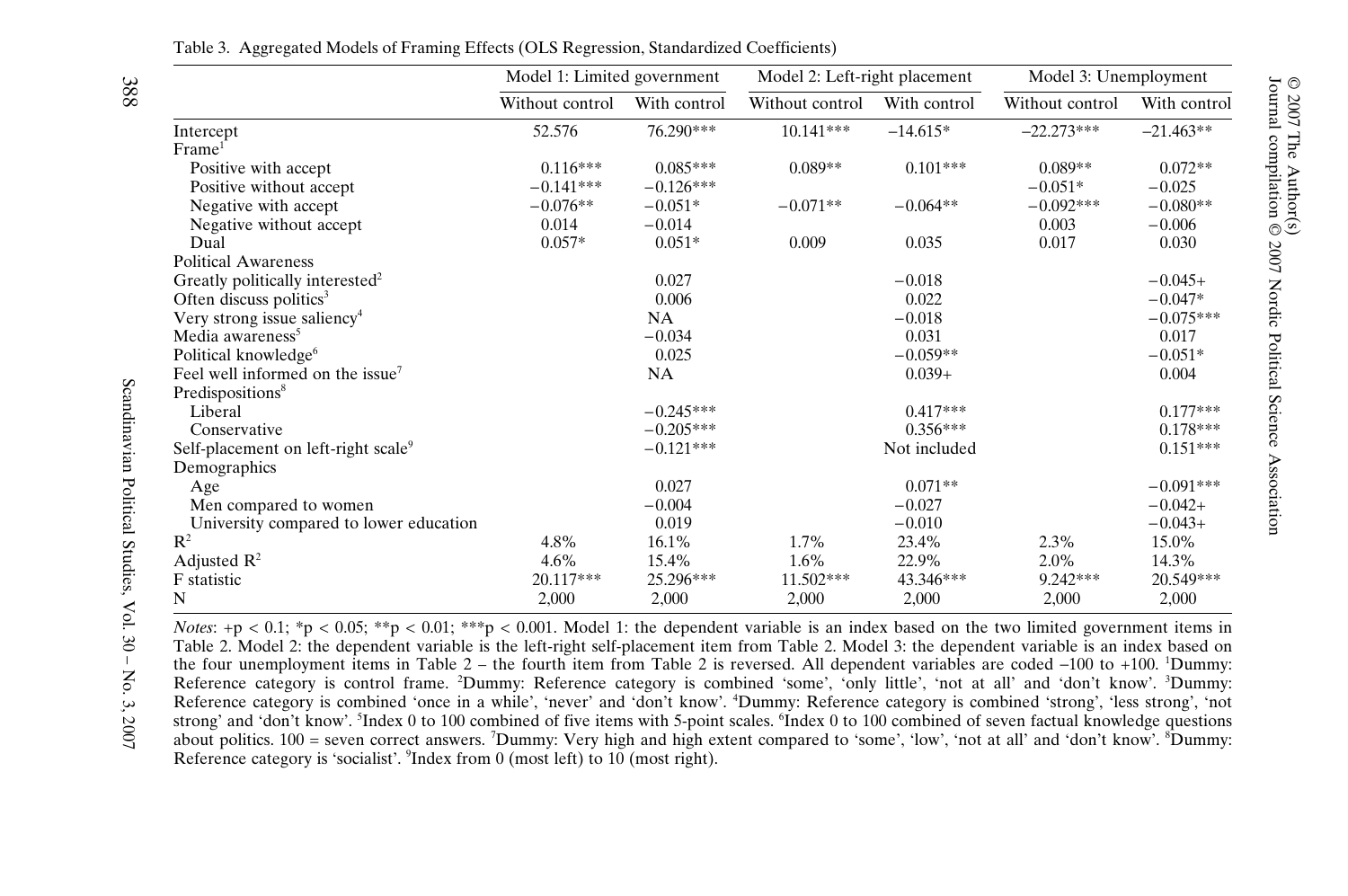that the left-right self-placement variable is effected by framing effect. This result raises new questions about whether predisposition measures such as left-right self-placement should be considered less stable than usually assumed, and the extent to which left-right self-placement is the dominant marker for individuals' position on political issues in general.

Nevertheless, there is yet another highlight in the experiment that has not been elaborated upon: the effect of dual framing. In the dual frame in the experimental split, the respondents are presented with both the positive and negative frames. The idea with presenting a dual frame is to confront a problem with the above hypothesis  $(H1)$ ; not so much with its effect, but rather, whether the hypothesis provides a realistic environment for how opinion formation is conducted in modern democracy. In modern democracy with true electoral competition, multiple and conflicting elite discourses are persistent and the competing media are the blow-horn for these discourses. In the elites' pursuit of winning the battle over the dominant discourse, conflicting arguments are bound to be present in society as well as in the minds of the people (Nelson & Kinder 1996; Sniderman & Theriault 2004; Zaller 1992) – that is, simply providing bias (positive or negative) arguments and analyzing which direction it pushes opinion in is rather trivial and somewhat irrelevant to the consequences of the public opinion in real life as the public is usually confronted with multiple and competing arguments (Sniderman & Theriault 2004; Chong & Druckman 2006). If we believe that the public is able to make sound political judgments and individuals are most often and continuously confronted with competing and conflicting arguments in their interaction with society, it is to be expected that dual (conflicting) argumentation and no argumentation would provide very similar results. This indicates that if we experimentally present people with dual arguments, their effects are absent and close to the public opinion (the control group) in which no arguments are presented to them. The second hypothesis is:

#### *H2*: Dual arguments push opinion toward the control group's position.

Examining Table 2 reveals that 11 of the 13 items have no significant effects on dual argumentation. Furthermore, 11 of the 13 dual opinion indexes are placed between the positive and negative frames. The two deviating opinion items that are outside of the interval of the positive and negative frames – lowering unemployment benefits and equalizing differences in income – can both be interpreted as a result of one of the frames under the dual frame dominating the other – that is, the frames do not have the same strength (Chong & Druckman 2006). The clearest example of a dominating frame is in Table 2 note 8, where only 38 percent support the direction of the negative frame, whereas 67 percent accept the direction of the positive frame. Thus, the positive frame dominates the negative frame, which helps explain the impact of the dual frame. In this light, *H2* ought to be revised so that dual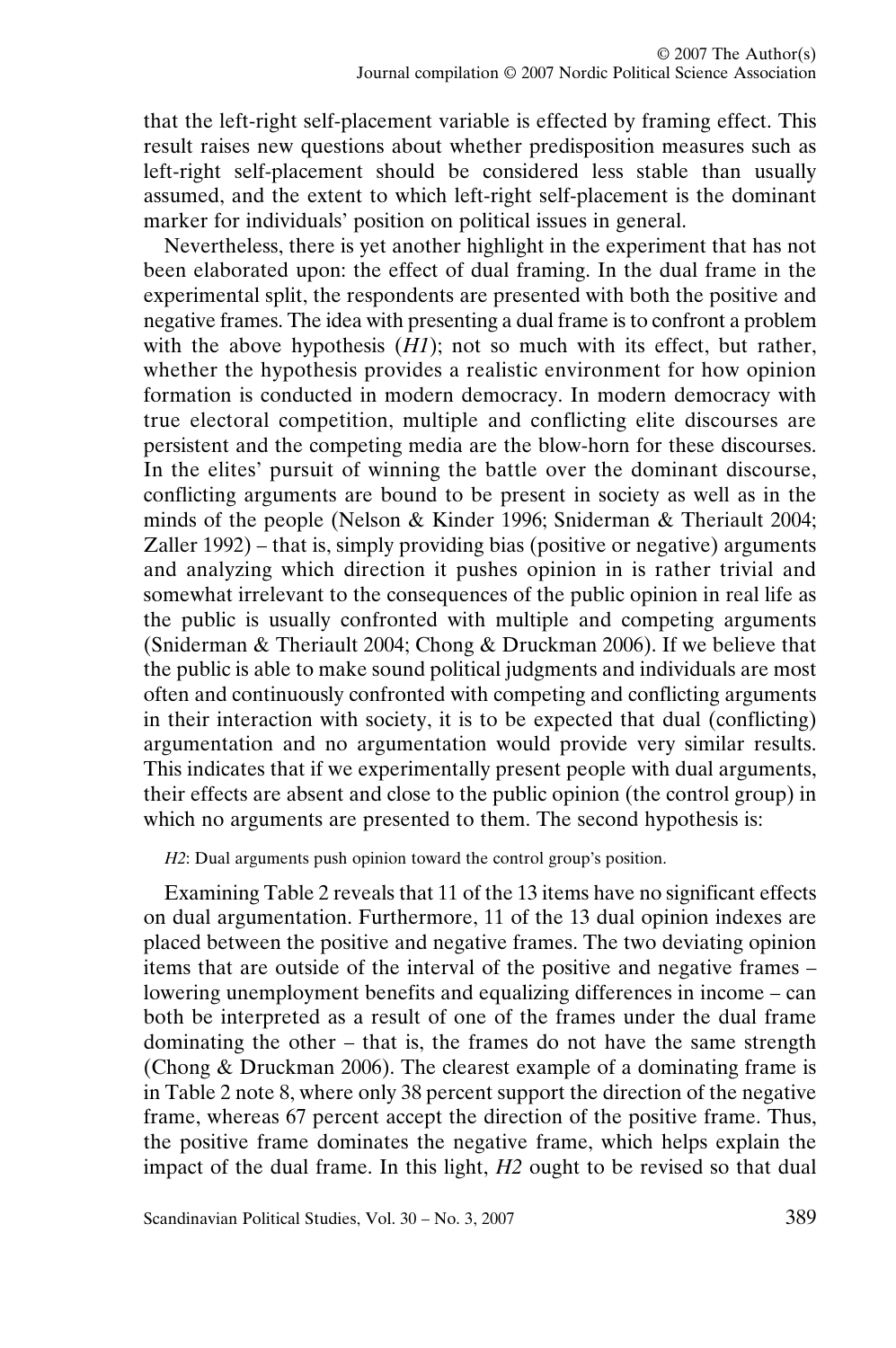framing only pushes opinion toward the control group position if the frames are of equal impact and strength. The Chong  $\&$  Druckman (2006) finding also supports this point as they found that competing argument will only neutralize framing effects if the frames are of equal strength. Nevertheless, the general finding that stands out is that dual framing tends to push opinion toward the place where it is not treated with a specific argument.<sup>4</sup>

Yet another relevant observation of the use of the dual frame is that dual frames do not tend to increase the number of 'don't know' answers (i.e. dual frames and competing arguments do not blow the public opinion into ambivalence or non-attitudes). Rather, during a setting of competing arguments, the public is capable of providing opinions that are consistent with their predisposition. This interpretation is supported in Table 3, where the dual frame tends to provide the same result as the control frame, where predisposition is the dominant signifier for their opinion. Similar evidence is provided pertaining to the American case by Sniderman and Theriault (2004) and Brewer and Gross (2005).

The three regression models in Table 3 also provide support for the conclusion as the effect of the dual frame as compared to the control group is insignificant in Models 2 and 3. The significant result in Model 1 simply repeats the finding from Table 2, where the positive frame tends to dominate the negative frame in the case of limited government. One implication of this finding is that the elites' framing outside of the laboratory appears to be much less effective than the first hypothesis suggested. Actually, the finding supports the notion that, in the battle of the various frames and opinions, it is the public's predisposition that dominates public opinion, not a specific frame. Even though bias frames have effects, they are seldom present in real life as they are usually being challenged by at least one opposing argument. That is not to say that conflicting and opposing views always exist on the issue or have the same weight in real life (e.g. support for human rights), but only that issues that tend to be covered by the media and politicized tend to have genuine opposing arguments – otherwise they would not have been politicized or have been recognized by the media. It also suggests that in the society in which elites' arguments are less dominant, the public will continue to hold an opinion on various political issues. Thus, public opinion is not simply an echo of the elites' discourses, as V. O. Key (1961) believed (i.e. that elites are less dominating in deciding public opinion, no matter how much they would like to do so).

Yet another consequence of this finding provides a rather optimistic image of public opinion – namely, the public is sophisticated enough across various levels of political awareness, ideology and socio-demographics in their opinion formation to be able to weigh the various arguments against one another with a result that approaches public opinion without being affected by bias argumentation in the experiment (i.e. a frame not being edited or intentionally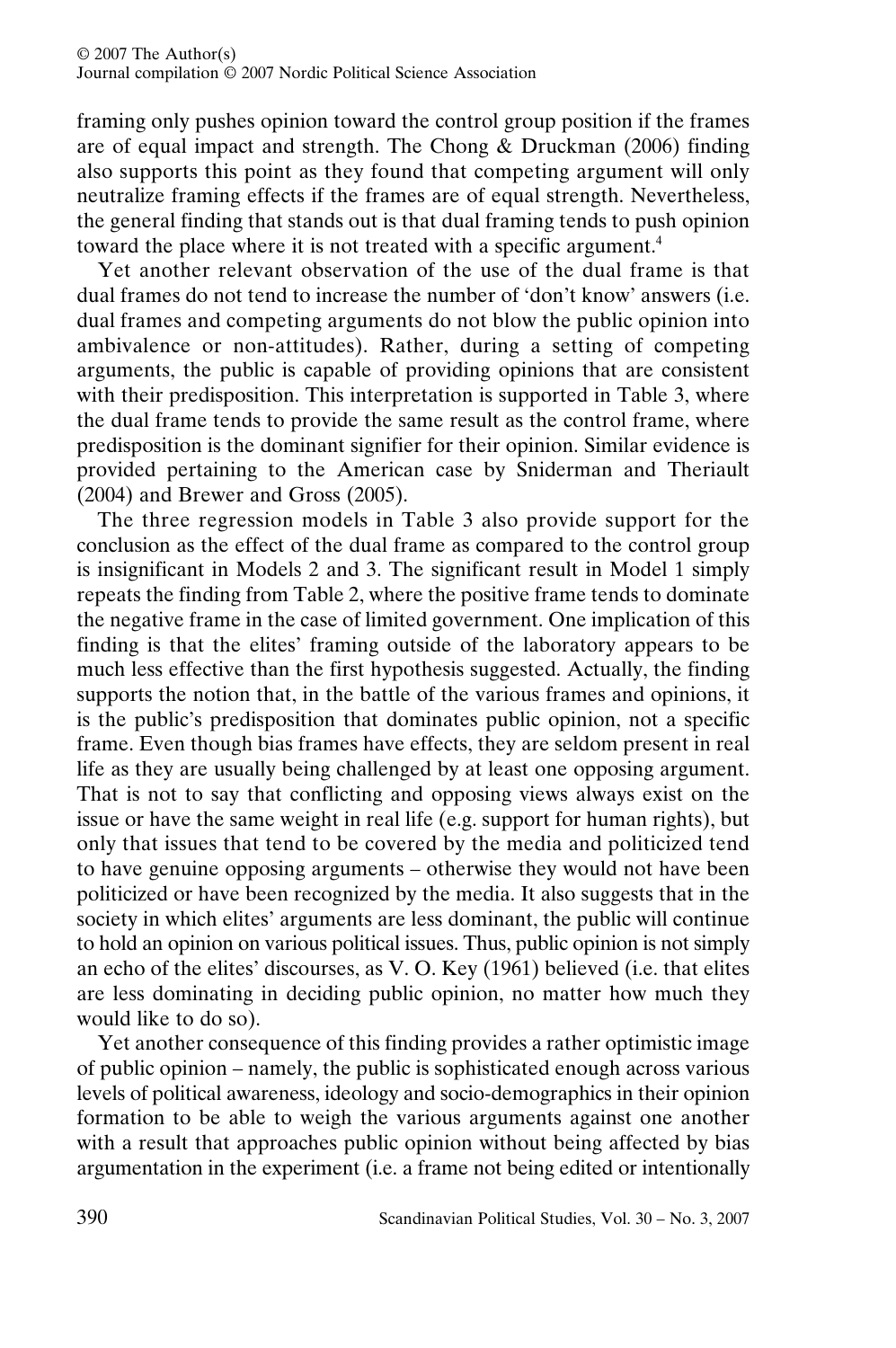phrased bias). The sophisticated public can filter out competing arguments and – on the aggregate level – provide answers that are quite similar to the general public opinion. A public dominated by non-attitudes responding randomly to questions once again appears to be disproved.

### Patterns in Framing Effects

Significant effects of arguments have been found thus far, even through predispositions appear much stronger and determinant in understanding public opinion than the frames presented here. Furthermore, it has been shown how dual frames tend to push opinion in the same direction as the group not treated with any arguments. A final aim of this article is to gain insight as to whether any specific patterns in framing effects can be identified.

As indicated in the previous analyses, the effect of dual, positive and negative arguments might conceal the fact that predisposition and political awareness possibly act as a filter for the effect of the argument. Following Zaller's work, the more politically aware have greater knowledge concerning their own predisposition and how the predisposition relates to the various arguments and elites' messages. Thus, the politically aware would be expected to be more consistent in their predisposition than less politically aware persons. Moreover, the politically aware should be better able to understand whether the frames they are confronted with support or do not support their predisposition – that is, the politically aware are capable of linking predisposition and relevant frames and reject frames that contradict their predisposition. Political awareness consists of political knowledge and attention to the news concerning politics in the media in order to take account of both the perception of the political knowledge and the exposure of political news.

This third and final hypothesis is as follows:

*H3*: The more politically aware are affected by the frame that supports their predisposition, whereas the less politically aware are affected by the frame that contradicts their predisposition.

In order to analyze *H3*, the respondents must be divided in terms of political awareness and their predisposition. Furthermore, self-placement on the political left-right scale in keeping with the traditional predisposition is used. Table 4 divides the choice between self-placement on the left-right political scale on political awareness and predisposition.

Comparing the most politically aware with the less politically aware within each set of predispositions (socialist and liberal or conservative) shows that the highly politically aware are more consistent in their predisposition, regardless of the frame. Considering the absolute index scores this relationship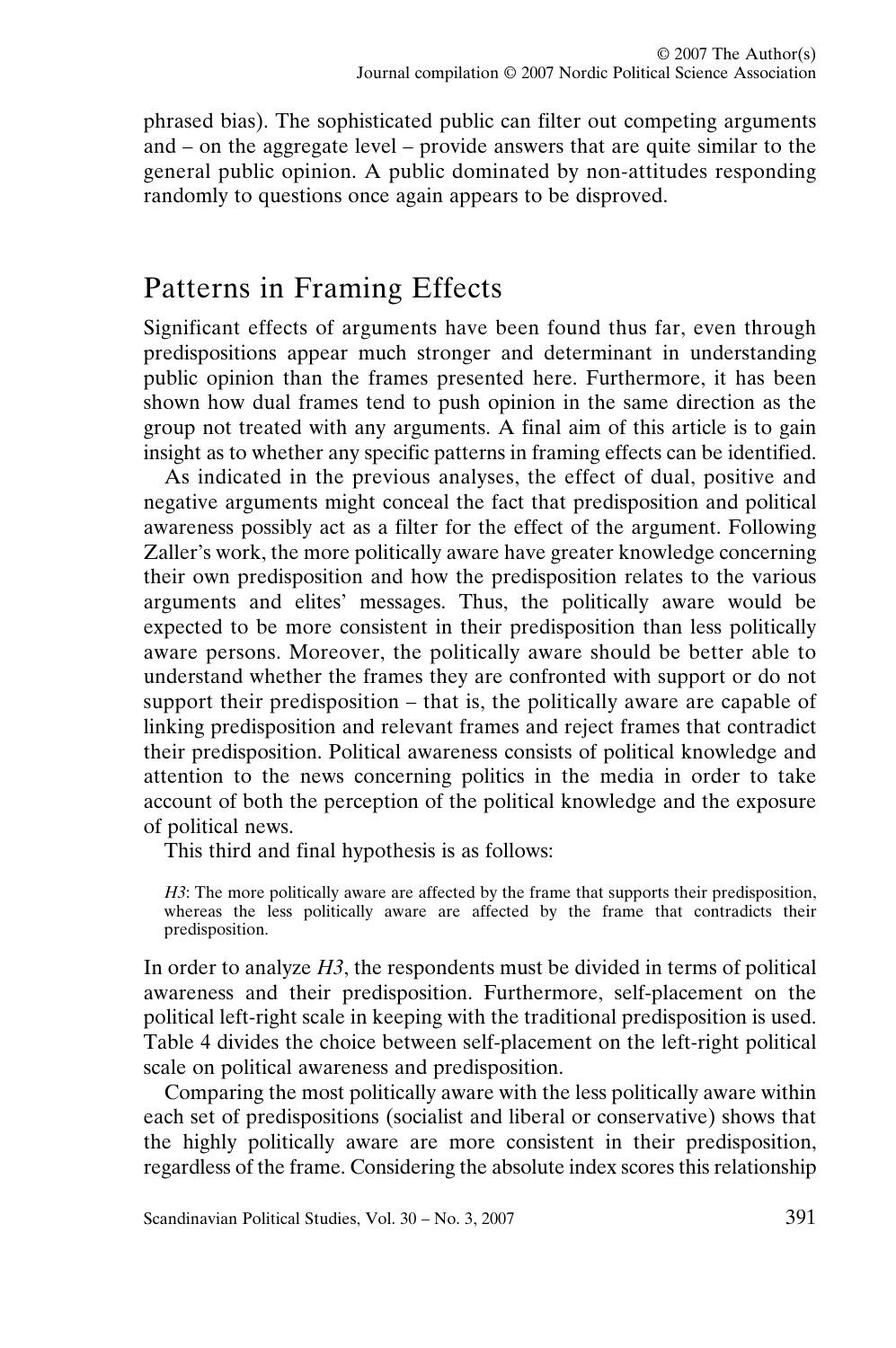|                         |       | Socialist | Liberal or conservative |     |        |           |
|-------------------------|-------|-----------|-------------------------|-----|--------|-----------|
| Political awareness     | Low.  | Medium    | High                    | Low | Medium | High      |
| Experimental condition: |       |           |                         |     |        |           |
| Positive frame          | $6+$  | $-4$      | $-11*$                  | 26  | $32+$  | $35^*$ ,# |
| Negative frame          | $-10$ | $-12$     | $-34**$ , ++            | 8+  | 21     | $25**$    |
| Dual frame              | $-10$ | -9        | $-22$                   | 25  | 27     | 34        |
| Control frame           | $-12$ |           | $-16$                   | 21  | 23     | 27        |

Table 4. Left-right Self-placement Divided on Predisposition and Political Awareness (Index Score: −100 Left to +100 Right)

*Notes*: Question wording, frames and coding follows Table 2. \*\*The difference between the highly and less politically aware is statistically significant:  $p < 0.01$ . \*p < 0.05 (two-tailed).  $++$ The difference between the frame and the control frame is statistically significant:  $p < 0.01$ .  $+p < 0.05$ . #p < 0.69 (two-tailed). Cell n varies between 116 and 43. The shaded areas represent the frame supporting the group's predisposition. The socialist/liberal or conservative distinction is provided with the following question: 'If you should choose between socialism, liberalism and conservatism, which of these fundamental political beliefs comes closest to your opinion?' 'Don't know' answers were further probed for answers. Political awareness is an index including correct answers to seven political knowledge items and the degree of awareness to the five different media.

is present across all frames; for example, a socialist who is highly politically aware strongly places himself on the left of the left-right political scale, whereas a less politically aware socialist places himself more towards the middle of the scale – the former group being consistent with their social predisposition and the latter group inconsistent with the traditional socialist perspective. Within the liberal/conservative group, the same image of consistency is present.<sup>5</sup> Furthermore, Table 4 shows that both the negative and positive frames have a stronger and more significant impact than comparing the less and highly politically aware, whereas no significant effect is found in the dual or the control frame – that is, both frames supporting and conflicting with the predisposition tend to polarize opinion within a given set of prepositions according to political awareness.

With regard to the hypothesized relationship *H3*, the findings support the hypothesis as they indicate that supportive frames are most effective among the highly politically aware and the conflicting frames are most effective among the less politically aware – regardless of predisposition as the same finding is present within the socialist group *and* the liberal/conservative group. To give an example: among the socialist group, the negative frame that supports the socialist predisposition has a strong and significant impact among the highly politically aware  $(-34 \text{ compared to } -16)$ , whereas the less politically aware show no effect of the frame (–10 compared to –12). On the other hand, the non-supportive frame has a strong impact on the least politically aware (6 compared to –12), whereas the non-supportive frame has no effect on the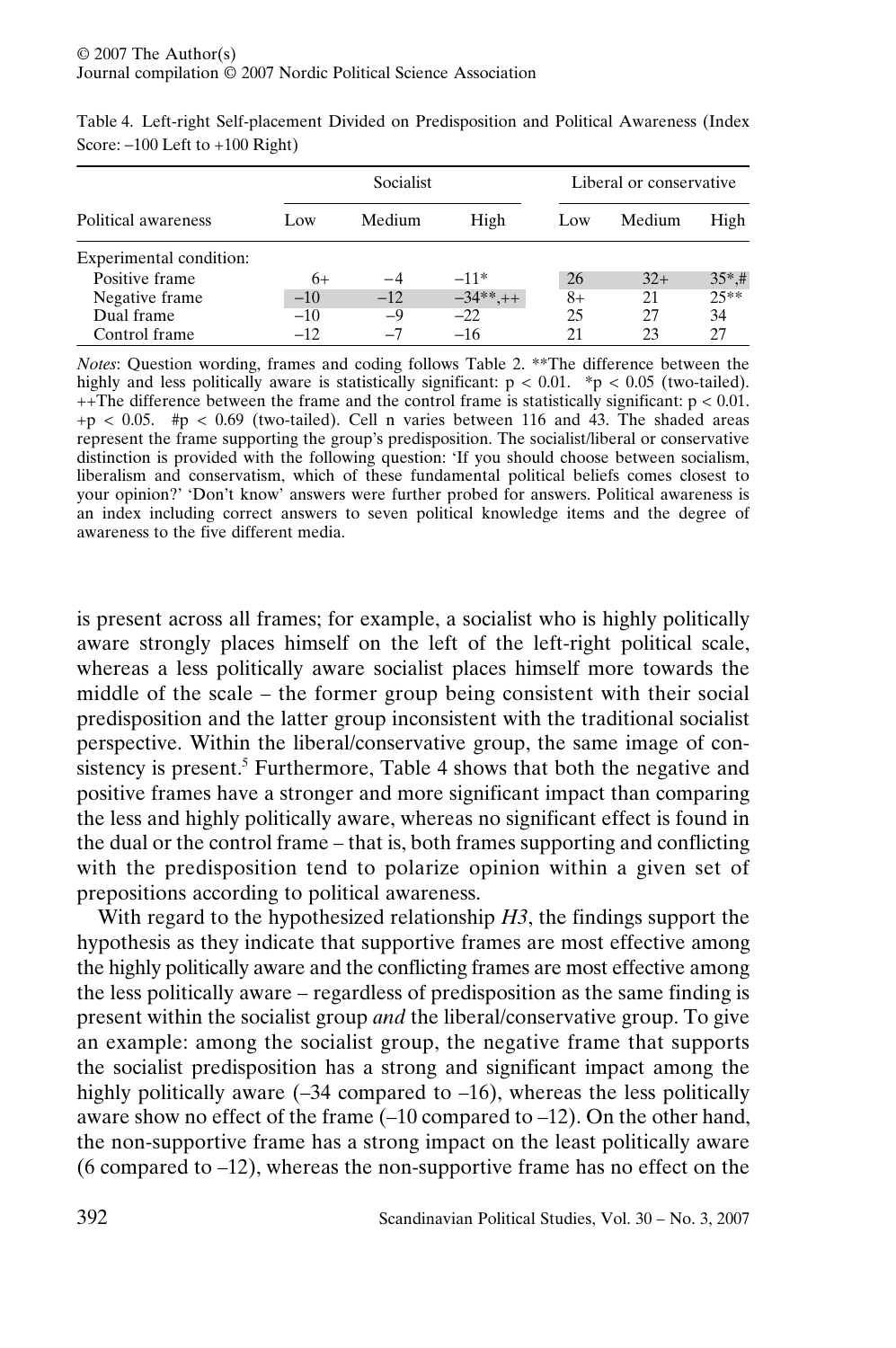highly politically aware  $(-11)$  compared to  $-16$ ). Moreover, it should be emphasized that the endpoints among socialist and liberal/conservative correspond to this interpretation as, for instance, within the liberal/conservative group we see an index score of 35 (supportive frame and highly politically aware) and an index score of 8 (non-supportive and least politically aware). In other words, arguments supporting the predisposition have the greatest effect among the highly politically aware (i.e. if arguments support predisposition and are thus congruent with the individuals' predisposition, they are the most powerful). The concurrent effect of supportive arguments and predisposition is strongest among the highly politically aware individuals as they have the knowledge to link the predisposition and the arguments.

### Conclusion

This article has tapped into the effects of arguments on public opinion. Classic framing effects have been found: positive (negative) arguments push public opinion in a positive (negative) direction. In this manner, evidence of an argumentative effect is found, which supports the notion of endogenously given opinions dominating among deliberative democratic thinkers. When competing arguments are provided to the respondents, public opinion mirrors a public opinion that is not treated with a specific argument. A pessimistic interpretation of this finding suggests that arguments have little effect on opinions, thus contradicting the first conclusion. However, a more optimistic interpretation of the effect of arguments based on the analyses provides an opposite perspective: in modern deliberative democracy, people are continuously exposed to various competing arguments. In such a situation, people submit to neither ambivalence nor non-attitudes. On the contrary, people tend to follow their predispositions and underlying principles, and provide consistent answers. Thus, deliberation in which various competing arguments are articulated facilitates rather than distorts sophisticated and considered public opinion (Sniderman & Theriault 2004).

Across positive, negative and conflicting arguments, political awareness increases the likelihood for opinion consistency between predisposition and opinion. This suggests that political awareness continues to be an important interaction variable between opinion and predisposition. Especially among the highly politically aware, the predisposition works as a filter for the arguments provided to them. Arguments supportive of the predisposition are more effectual during opinion formation than non-supportive arguments among the highly politically aware on the grounds that they have a level of sophistication that allows them to link the supportive argument with their predisposition, creating a synergetic effect. The importance of political awareness during opinion formation suggests a cleavage between a highly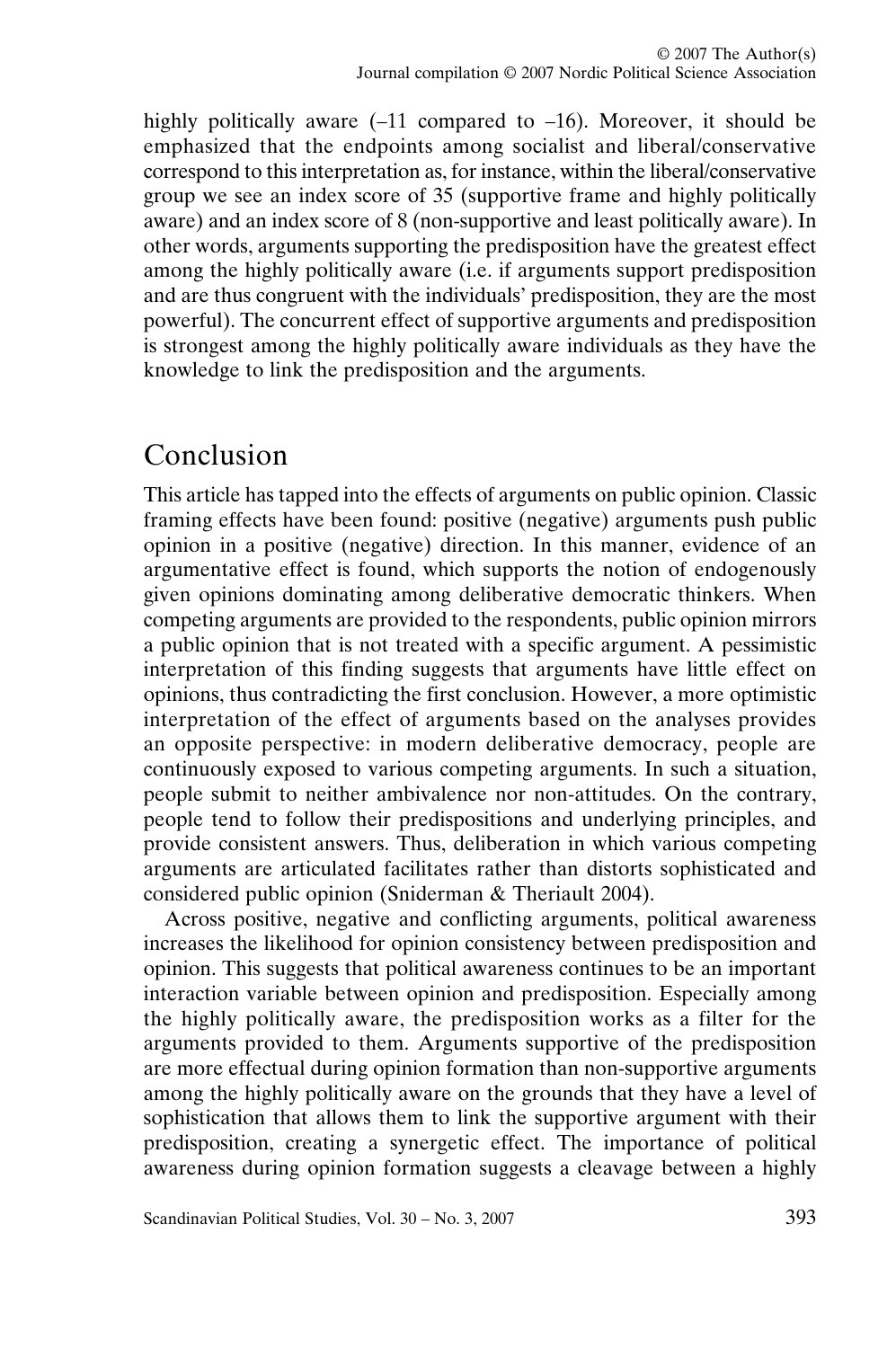politically sophisticated public, on the one hand, and a less sophisticated public on the other. Nevertheless – and in spite of different levels of political sophistication – people do tend to follow their predispositions across the edited versions of reality with which they have been provided.

### **NOTES**

- 1. There has been much critique of Converse's thesis (Achen 1975; Smith 1984, 1994), which argues that what on the surface may appear to be a non-attitude in reality covers measurement errors such as vague wording, the ordering of questions, interviewer bias, scaling errors, the context in which the questions are asked, etc., as opposed to vague opinions. Accordingly, measuring errors can also simply be that the participants misunderstand the questions or that the interviewer misunderstands the answers or codes the answers incorrectly. The approach blames the tool of opinion polls rather than the public, so to speak. Various researchers give some empirical support to this interpretation of whether the instability is caused by the public's lack of real opinions, or the tools used to measure public opinion have to some extent dichotomized American public opinion research (Kinder 1998; Kinder & Sears 1985).
- 2. The definition of response rate follows the American Association of Public Opinion Research's response rate 1.
- 3. The study was funded by the Danish Social Science Research Council and will be available from the Danish Data Archives at a later stage.
- 4. However, it might be argued that there is a problem with the validity of the conclusion based on *H2*. This is the reason why the dual frames showing no effect could actually hide that the respondents are divided into two groups: one moving in the positive direction due to the positive argument and one moving in the negative direction due to the negative argument. If this was the case, the two opposite effects on the aggregated level, as presented in Table 2, would cancel each other out. Another effect of such an opposite movement would be a higher standard deviation on the dual frame as compared to the control frame; nevertheless, this is not the case. Comparison of the standard deviations (not shown) provides no support for the idea of two opposite moving groups.
- 5. The conclusion is also supported by the fact that the standard deviations are smaller for the highly politically aware than the less politically aware and smallest across all frames. This also suggests that opinion consistency is greater among the highly politically aware as they are more united about the aggregate opinion than the less politically aware.

#### REFERENCES

- Achen, C. H. 1975. 'Mass Political Attitudes and the Survey Response', *American Political Science Review* 69, 1218–31.
- Alvarez, R. M. & Brehm, J. 2002. *Hard Choice, Easy Answers*. Princeton, NJ: Princeton University Press.
- Andersen, V. N. & Hansen, K. M. 2007. 'How Deliberation Makes Better Citizens: The Deliberative Poll on the Euro', *European Journal of Political Research* 46, 531–56.
- Barabas, J. 2004. 'How Deliberation Affects Policy Opinions', *American Political Science Review* 98, 687–701.
- Brewer, P. R. & Gross, K. 2005. 'Values, Framing and Citizens' Thoughts about Policy Issues: Effects on Content and Quantity', *Political Psychology* 26, 929–48.
- Campbell, D. T. & Stanley, J. C. 1963. *Experimental and Quasi-experimental Designs for Research*. Boston, MA: Houghton Mifflin.
- Chong, D. & Druckman, J. N. 2006. Democratic Competition and Public Opinion. Paper presented at the Annual Meeting of the American Political Science Association, Philadelphia, PA.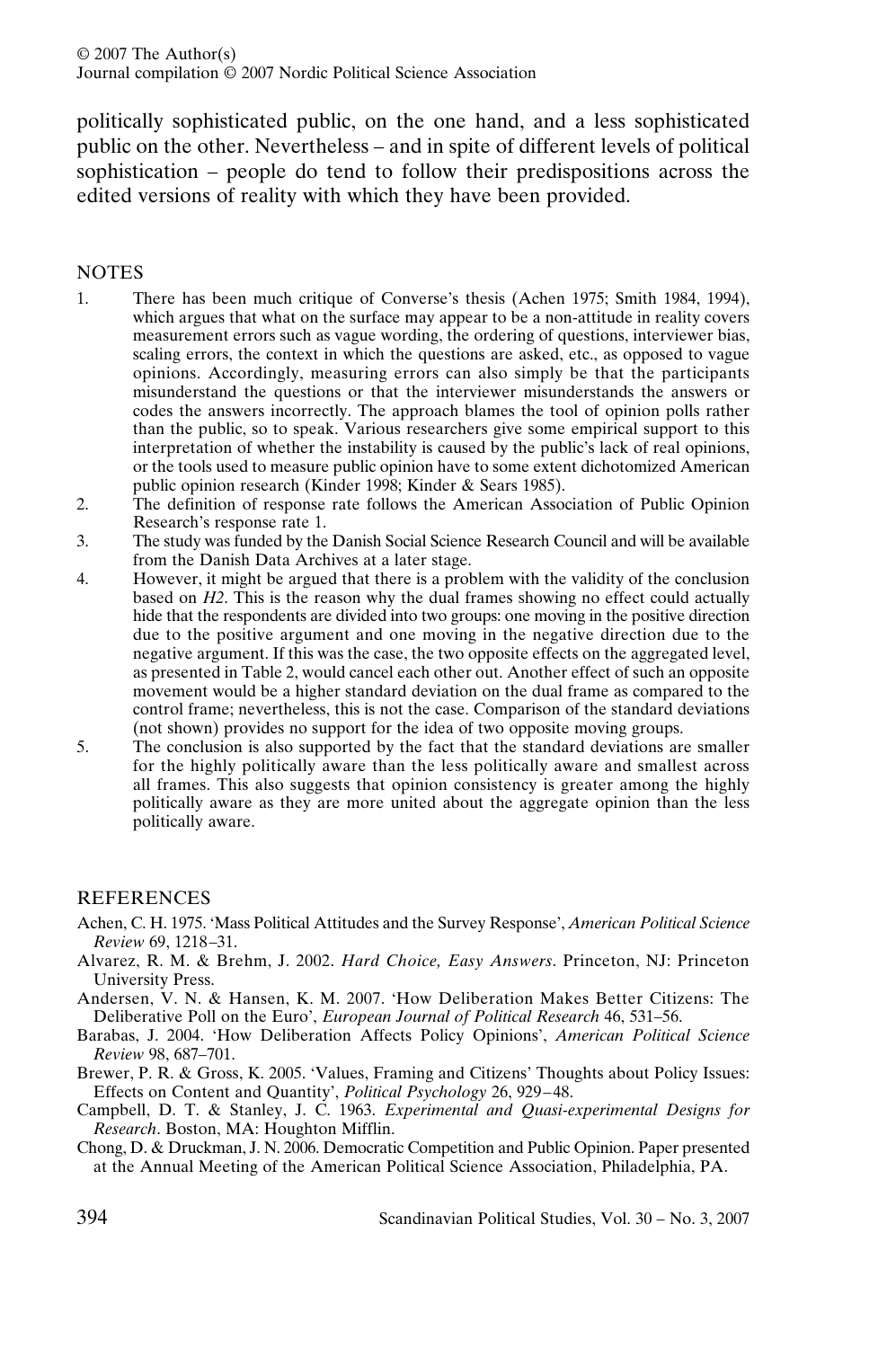- Converse, P. E. 1964. 'The Nature of Belief Systems in Mass Publics', in Apter, D. E., ed., *Ideology and Discontent*. New York: Free Press.
- Converse, P. E. 1970. 'Attitudes and Non-attitudes: Continuation of a Dialogue', in Tufte, E. R., ed., *The Quantitative Analysis of Social Problems*. Reading, MA: Addison-Wesley.
- Druckman, J. N. 2001. 'The Implications of Framing Effects for Citizen Competence', *Political Behavior* 23, 225–56.
- Druckman, J. N. 2004. 'Political Preference Formation: Competition, Deliberation and the (Ir)relevance of Framing Effects', *American Political Science Review* 98, 671–86.
- Entman, R. M. 1993. 'Framing: Toward Clarification of a Fractured Paradigm', *Journal of Communication* 43, 51–8.
- Fishkin, J. S. 1997. *The Voice of the People: Public Opinion and Democracy*. 2nd ed. New Haven, CT: Yale University Press.
- Fung, A. 2003. 'Survey Article. Recipes for Public Spheres: Eight Institutional Design Choices and Their Consequences', *Journal of Political Philosophy* 11, 338–67.
- Hansen, K. M. 2004a. *Deliberative Democracy and Opinion Formation*. Odense: University Press of Southern Denmark.
- Hansen, K. M. 2004b. 'Forbedrede politiske holdninger gennem deliberation', *Tidskriftet Politik* 7, 110–25.
- Hansen, K. M. 2005. 'Toward Informed Opinions by the Means of Deliberation', in Van Dijkum, C., Blasius, J. & Durand, C., eds, *Recent Developments and Applications in Social Research Methodology: Proceedings of the RC33 Sixth International Conference on Social Science. Methodology*. Farmington Hills, MI: Budrich Verlag.
- Hansen, K. M. 2007. 'The Effects of Incentives, Interview Length and Interviewer Characteristics on Response Rates on a CATI Study', *International Journal of Public Opinion Research* 19, 112–21.
- Hansen, K. M. & Andersen, V. N. 2004. 'Deliberative Democracy and the Deliberative Poll on the Euro', *Scandinavian Political Studies* 27, 261–86.
- Hansen, K. M. & Bech, M. 2007. 'De sociotropiske vælgere: Ønsket om stigende beskæftigelse betyder mere end hvem der bliver statsminister og vælgerne kan ikke købes med lønstigninger', *Politica* 39, 67–86.
- Hill, J. L. & Kriesi, H. 2001. 'An Extension and Test of Converse's "Black-and-White" Model of Response Stability', *American Political Science Review* 95, 397–413.
- Hyman, H. H. & Sheatsley, P. B. 1950. 'The Current Status of American Public Opinion', in Payne, J. C., ed., *The Teaching of Contemporary Affairs*. Washington, DC: National Council of Social Studies.
- Inglehart, R. 1981. 'Post-materialism in an Environment of Insecurity', *American Political Science Review* 75, 880–98.
- Jackman, S. & Sniderman, P. M. 2006. 'The Limits of Deliberative Discussion: A Model of Everyday Political Arguments', *Journal of Politics* 68, 272–83.
- Kahneman, D. & Tversky, A. 1984. 'Choice, Values and Frames', *American Psychologist* 39, 341–50.
- Key, V. O. Jr. 1961. *Public Opinion and American Democracy*. New York: Alfred A. Knopf.
- Kinder, D. R. 1998. 'Opinion and Action on the Realm of Politics', in Gilbert, D. T., Fiske, S. T. & Lindzey, G., eds, *The Handbook of Social Psychology, Vol. 2*. 4th ed. Boston, MA: McGraw-Hill.
- Kinder, D. R. & Sanders, L. M. 1990. 'Mimicking Political Debate with Survey Questions: The Case of White Opinion on Affirmative-action for Blacks', *Social Cognition* 8, 73–103.
- Kinder, D. R. & Sears, D. O. 1985. 'Public Opinion and Political Action', in Lindzey, G. & Aronson, E., eds, *The Handbook of Social Psychology, Vol. II*. 3rd ed. New York: Random House.
- List, C., Luskin, R. C., Fishkin, J. S. & McLean, I. 2007. Deliberation, Single-peakedness and the Possibility of Meaningful Democracy: Evidence from Deliberative Polls. Unpublished paper, 4 January 2007 version.
- Luskin, R. C., Fishkin, J. S. & Jowell, R. 2002. 'Considered Opinions: Deliberative Polling in Britain', *British Journal of Political Science* 32, 455–87.
- Nelson, T. E. & Kinder, D. R. 1996. 'Issue Frames and Group-centrism in American Public Opinion', *Journal of Politics* 58, 1055–78.

Scandinavian Political Studies, Vol. 30 – No. 3, 2007 395